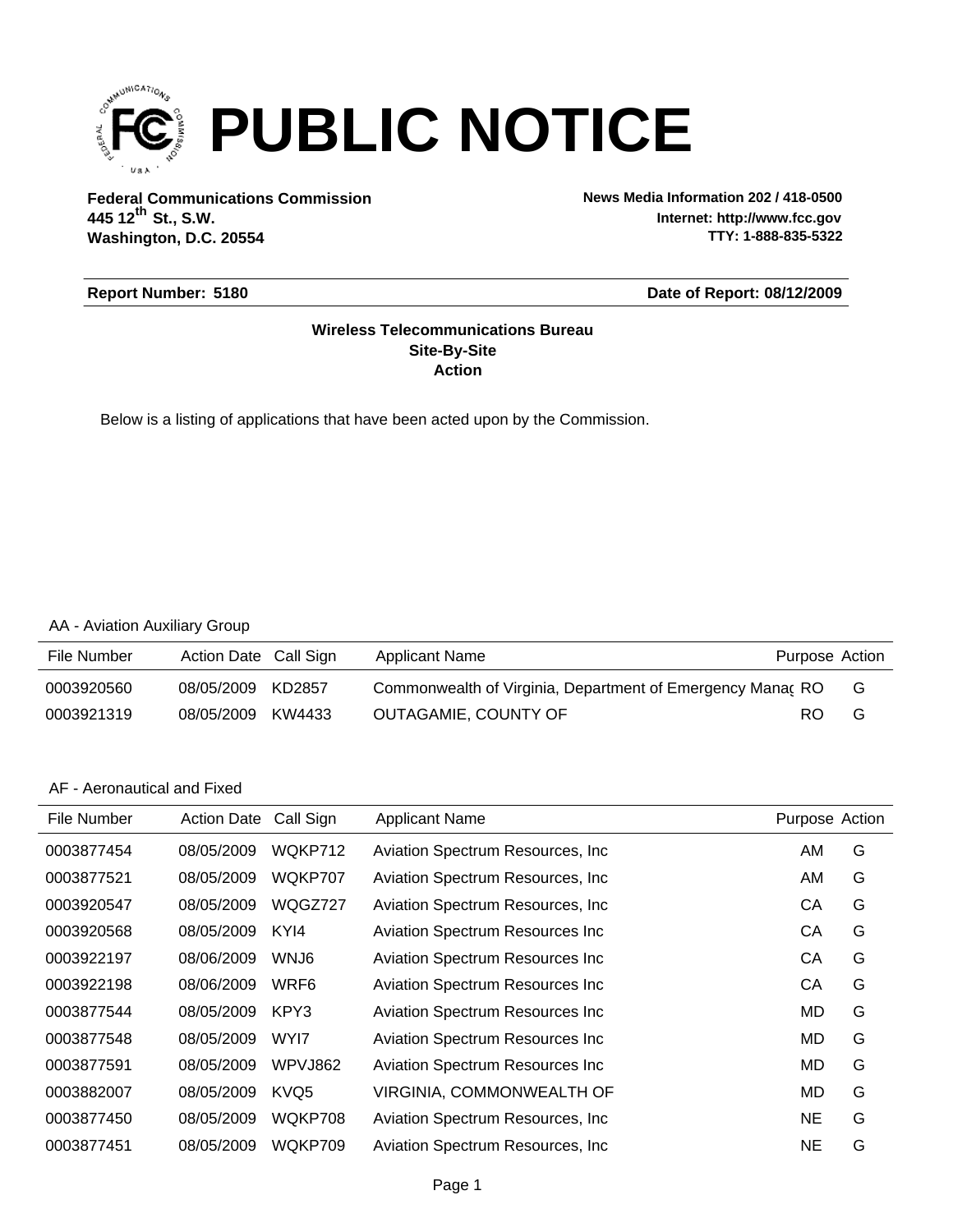# AF - Aeronautical and Fixed

| File Number | <b>Action Date</b> | Call Sign        | <b>Applicant Name</b>             | Purpose Action |   |
|-------------|--------------------|------------------|-----------------------------------|----------------|---|
| 0003877452  | 08/05/2009         | WQKP710          | Aviation Spectrum Resources, Inc. | <b>NE</b>      | G |
| 0003877453  | 08/05/2009         | WQKP711          | Aviation Spectrum Resources, Inc. | <b>NE</b>      | G |
| 0003877455  | 08/05/2009         | WQKP713          | Aviation Spectrum Resources, Inc. | NE             | G |
| 0003877470  | 08/05/2009         | WQKP714          | Aviation Spectrum Resources, Inc. | <b>NE</b>      | G |
| 0003877472  | 08/05/2009         | WQKP706          | Aviation Spectrum Resources, Inc. | <b>NE</b>      | G |
| 0003877474  | 08/05/2009         | WQKP705          | Aviation Spectrum Resources, Inc. | NE             | G |
| 0003883457  | 08/05/2009         | WQKP702          | Rolling Hills Aviation, Inc.      | <b>NE</b>      | G |
| 0003918993  | 08/03/2009         | WQKP456          | Minnesota Soaring Club            | <b>NE</b>      | G |
| 0003878267  | 08/05/2009         | KEA5             | Aviation Spectrum Resources Inc   | <b>RM</b>      | G |
| 0003877841  | 08/04/2009         | WYI9             | FEDERAL EXPRESS CORPORATION       | <b>RO</b>      | G |
| 0003877842  | 08/04/2009         | WZO7             | FEDERAL EXPRESS CORPORATION       | <b>RO</b>      | G |
| 0003877843  | 08/04/2009         | WZR4             | FEDERAL EXPRESS CORPORATION       | <b>RO</b>      | G |
| 0003878268  | 08/05/2009         | WQAL691          | City of Belfast                   | <b>RO</b>      | G |
| 0003880349  | 08/05/2009         | KZK9             | Searcy Municipal Airport          | <b>RO</b>      | G |
| 0003884300  | 08/04/2009         | WQBA511          | CALIFORNIA, STATE OF              | <b>RO</b>      | G |
| 0003925013  | 08/07/2009         | WEF <sub>5</sub> | WEST HOUSTON AIRPORT CORPORATION  | <b>RO</b>      | D |

## AI - Aural Intercity Relay

| File Number | Action Date Call Sign | Applicant Name                                 | Purpose Action |  |
|-------------|-----------------------|------------------------------------------------|----------------|--|
| 0003888664  | 08/04/2009            | WLII/WSUR LICENSE PARTNERSHIP, G.P.<br>WOKP647 | NE.            |  |

#### AS - Aural Studio Transmitter Link

| File Number | <b>Action Date</b> | Call Sign     | Applicant Name                               | Purpose Action |   |
|-------------|--------------------|---------------|----------------------------------------------|----------------|---|
| 0003859102  | 08/04/2009         | WQHA630       | ROSER COMMUNICATIONS NETWORK, INC.           | AM.            | G |
| 0003874113  | 08/06/2009         | WQKP908       | SUNSHINE BROADCASTERS, INC.                  | AM.            | G |
| 0003891554  | 08/04/2009         | WQKP618       | PATAPHYSICAL BROADCASTING FOUNDATION, INC.   | AM             | G |
| 0003897752  | 08/04/2009         | WQKP617       | MUSIC VENTURES, LLC, DBA BROADCAST MEDIA LLC | AM             | G |
| 0003925513  | 08/07/2009         | <b>WMU415</b> | RADIOSTAR, INC.                              | СA             | G |
| 0003925519  | 08/07/2009         | <b>WMU416</b> | RADIOSTAR, INC.                              | СA             | G |
| 0003896025  | 08/03/2009         | WGZ616        | CBS RADIO EAST INC.                          | MD             | G |
| 0003896040  | 08/03/2009         | <b>WME759</b> | CITICASTERS LICENSES, INC.                   | MD             | G |
| 0003897260  | 08/03/2009         | WPYD879       | <b>GRAHAM NEWSPAPERS, INC.</b>               | MD             | G |
| 0003901961  | 08/03/2009         | WPWI308       | PRITCHARD BROADCASTING CORPORATION           | MD             | G |
| 0003902699  | 08/06/2009         | WMW313        | CLEAR CHANNEL BROADCASTING LICENSES, INC.    | MD             | G |
| 0003902766  | 08/06/2009         | <b>WMV491</b> | CLEAR CHANNEL BROADCASTING LICENSES, INC.    | MD             | G |
| 0003903195  | 08/06/2009         | <b>WLE242</b> | TITAN BROADCASTING, LLC                      | MD             | G |
| 0003903589  | 08/06/2009         | <b>WHY668</b> | CAPSTAR TX LIMITED PARTNERSHIP               | MD             | G |
| 0003868376  | 08/04/2009         | WQKP648       | LATIN BROADCASTING COMPANY                   | <b>NE</b>      | G |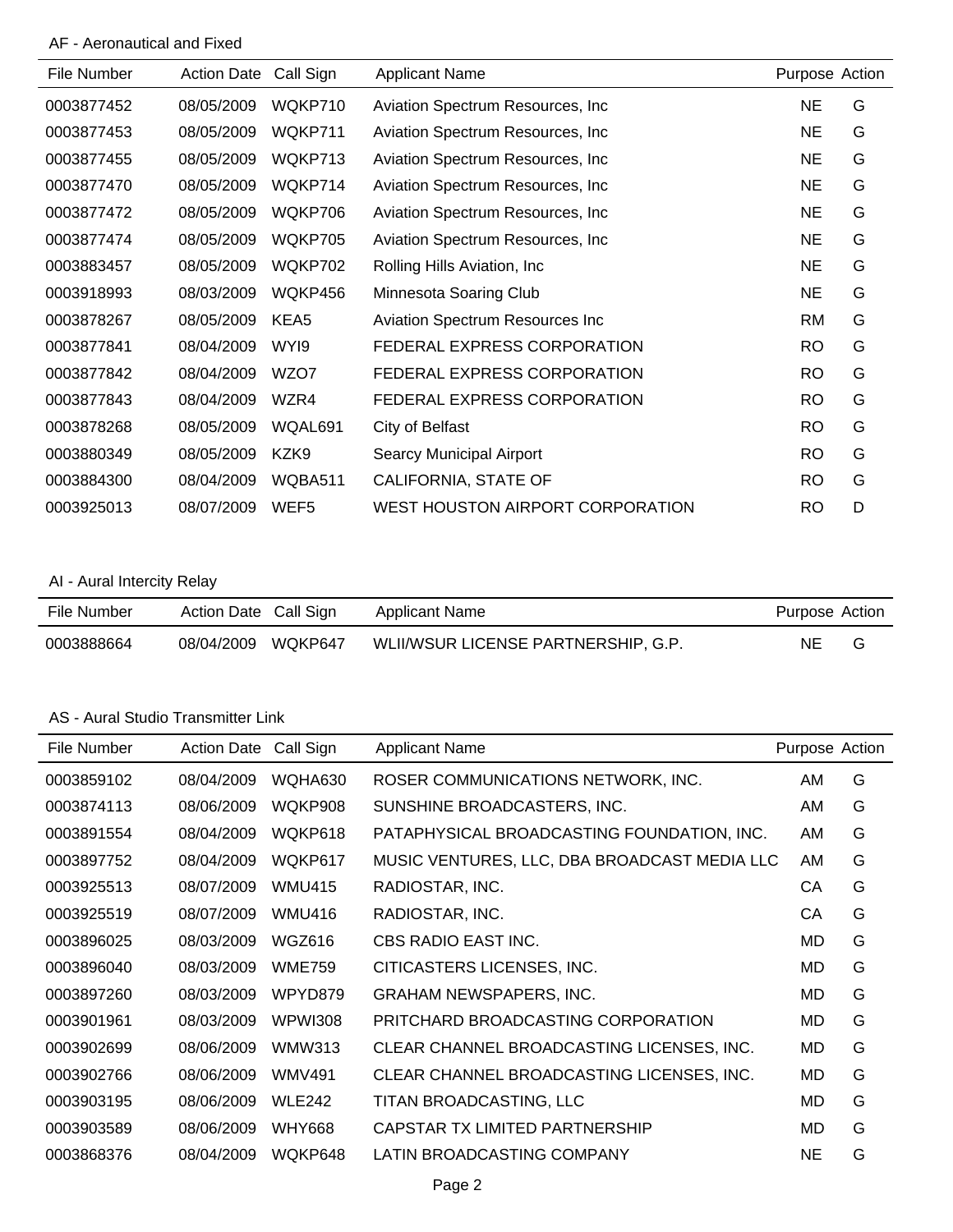### AS - Aural Studio Transmitter Link

| File Number | Action Date Call Sign |         | <b>Applicant Name</b>               | Purpose Action |   |
|-------------|-----------------------|---------|-------------------------------------|----------------|---|
| 0003887533  | 08/04/2009            | WQKP651 | MARTINEZ, MATIAS C                  | NE.            | G |
| 0003888648  | 08/04/2009            | WOKP652 | WLII/WSUR LICENSE PARTNERSHIP, G.P. | NE.            | G |
| 0003890018  | 08/03/2009            | WOKP405 | COOK COUNTY COMMUNITY RADIO CORP.   | NE.            | G |
| 0003896019  | 08/03/2009            | WOKP479 | COWLEY COUNTY BROADCASTING, INC.    | <b>NE</b>      | G |
| 0003755787  | 08/05/2009            | WPOR982 | SACRED HEART UNIVERSITY, INC.       | WD             | W |

# CD - Paging and Radiotelephone

| File Number | Action Date Call Sign |        | Applicant Name                   | Purpose Action |   |
|-------------|-----------------------|--------|----------------------------------|----------------|---|
| 0003882112  | 08/04/2009            | KAA888 | American Messaging Services, LLC | RO.            | G |
| 0003882118  | 08/04/2009            | KTS202 | American Messaging Services, LLC | RO.            | G |

# CF - Common Carrier Fixed Point to Point Microwave

|            |               | <b>Applicant Name</b>   |    |                |
|------------|---------------|-------------------------|----|----------------|
| 08/04/2009 | WQKP589       | STELERA WIRELESS, LLC   | AM | G              |
| 08/04/2009 | <b>WAS431</b> | ALASCOM, INC.           | AM | G              |
| 08/04/2009 | <b>WAS445</b> | ALASCOM, INC.           | AM | G              |
| 08/04/2009 | <b>WAS433</b> | ALASCOM, INC.           | AM | G              |
| 08/04/2009 | <b>WAS439</b> | ALASCOM, INC.           | AM | G              |
| 08/04/2009 | <b>WAS437</b> | ALASCOM, INC.           | AM | G              |
| 08/04/2009 | KFJ60         | ALASCOM, INC.           | AM | G              |
| 08/04/2009 | <b>WAS442</b> | ALASCOM, INC.           | AM | G              |
| 08/04/2009 | <b>WAS446</b> | ALASCOM, INC.           | AM | G              |
| 08/04/2009 | <b>WAS432</b> | ALASCOM, INC.           | AM | G              |
| 08/04/2009 | <b>WAS459</b> | ALASCOM, INC.           | AM | G              |
| 08/04/2009 | <b>WAS441</b> | ALASCOM, INC.           | AM | G              |
| 08/04/2009 | WOF51         | ALASCOM, INC.           | AM | G              |
| 08/04/2009 | <b>WAS435</b> | ALASCOM, INC.           | AM | G              |
| 08/03/2009 | <b>WMJ270</b> | CCPR Services, Inc.     | AM | G              |
| 08/04/2009 | WQKA229       | TRILLION PARTNERS, INC. | AM | G              |
| 08/04/2009 | WQKA231       | TRILLION PARTNERS, INC. | AM | G              |
| 08/04/2009 | WQKA200       | TRILLION PARTNERS, INC. | AM | G              |
| 08/04/2009 | WQKA237       | TRILLION PARTNERS, INC. | AM | G              |
| 08/04/2009 | WQJZ993       | TRILLION PARTNERS, INC. | AM | G              |
| 08/04/2009 | WQKA234       | TRILLION PARTNERS, INC. | AM | G              |
| 08/04/2009 | WQKA233       | TRILLION PARTNERS, INC. | AM | G              |
| 08/04/2009 | WQKA230       | TRILLION PARTNERS, INC. | AM | G              |
| 08/04/2009 | WQKA236       | TRILLION PARTNERS, INC. | AM | G              |
| 08/04/2009 | WQKA235       | TRILLION PARTNERS, INC. | AM | G              |
|            |               | Action Date Call Sign   |    | Purpose Action |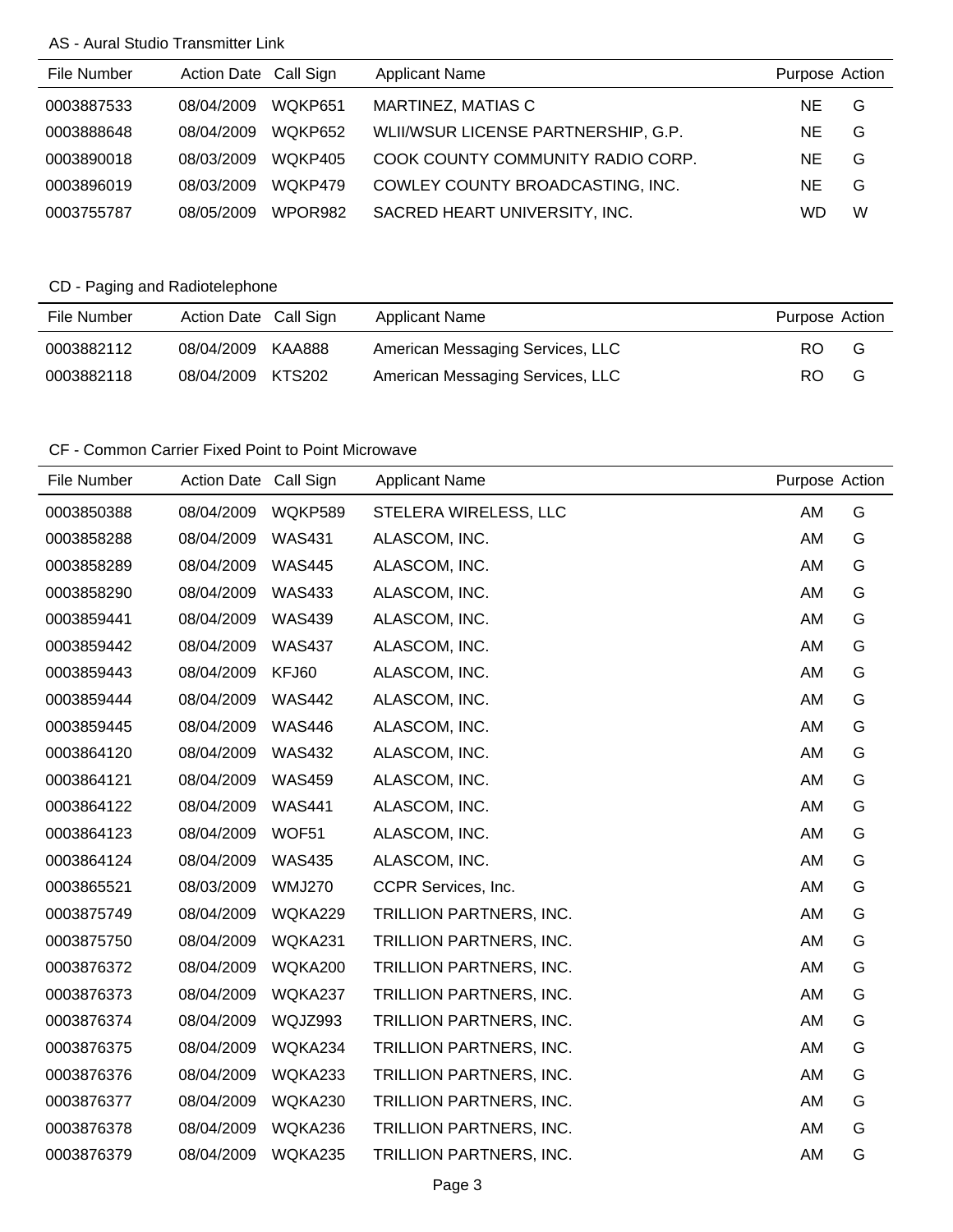### CF - Common Carrier Fixed Point to Point Microwave

| File Number | Action Date Call Sign |                | <b>Applicant Name</b>                                        | Purpose Action |   |
|-------------|-----------------------|----------------|--------------------------------------------------------------|----------------|---|
| 0003876380  | 08/04/2009            | WQKA232        | TRILLION PARTNERS, INC.                                      | AM             | G |
| 0003878469  | 08/04/2009            | <b>WAS449</b>  | ALASCOM, INC.                                                | AM             | G |
| 0003878470  | 08/04/2009            | WOF50          | ALASCOM, INC.                                                | AM             | G |
| 0003878471  | 08/04/2009            | <b>WCU379</b>  | ALASCOM, INC.                                                | AM             | G |
| 0003878472  | 08/04/2009            | <b>WLL469</b>  | ALASCOM, INC.                                                | AM             | G |
| 0003879146  | 08/03/2009            | WQKP504        | Royal Street BTA 262, LLC                                    | AM             | G |
| 0003883363  | 08/04/2009            | WGF58          | ALASCOM, INC.                                                | AM             | G |
| 0003883364  | 08/04/2009            | <b>WAS440</b>  | ALASCOM, INC.                                                | AM             | G |
| 0003920379  | 08/04/2009            | WPOL534        | Columbia Capital Corporation                                 | CA             | G |
| 0003921009  | 08/05/2009            | WQGL238        | Union Telephone Company                                      | CA             | G |
| 0003921140  | 08/05/2009            | <b>WMI428</b>  | East Kentucky Network, LLC d/b/a Appalachian Wireless        | CA             | G |
| 0003921141  | 08/05/2009            | <b>WMI998</b>  | East Kentucky Network, LLC d/b/a Appalachian Wireless        | CA             | G |
| 0003921142  | 08/05/2009            | WML939         | East Kentucky Network, LLC d/b/a Appalachian Wireless        | CA             | G |
| 0003921143  | 08/05/2009            | <b>WMS871</b>  | East Kentucky Network, LLC d/b/a Appalachian Wireless        | CA             | G |
| 0003921144  | 08/05/2009            | <b>WMT702</b>  | East Kentucky Network, LLC d/b/a Appalachian Wireless        | CA             | G |
| 0003921145  | 08/05/2009            | WPJD367        | East Kentucky Network, LLC d/b/a Appalachian Wireless        | CA             | G |
| 0003921502  | 08/05/2009            | <b>WCF949</b>  | RT COMMUNICATIONS, INC.                                      | CA             | G |
| 0003921926  | 08/06/2009            | WPOU584        | Verizon Wireless (VAW) LLC                                   | CA             | G |
| 0003925154  | 08/07/2009            | <b>WMT406</b>  | WWC Holding Co., Inc.                                        | CA             | G |
| 0003925215  | 08/07/2009            | <b>WPTN955</b> | NEW CINGULAR WIRELESS PCS, LLC                               | CA             | G |
| 0003925861  | 08/07/2009            | KPN78          | Falcon Cable Systems Company II, LP, Debtor-In-Possessior CA |                | G |
| 0003925862  | 08/07/2009            | KPN79          | Falcon Cable Systems Company II, LP, Debtor-In-Possessior CA |                | G |
| 0003925863  | 08/07/2009            | KPQ54          | Falcon Cable Systems Company II, LP, Debtor-In-Possessior CA |                | G |
| 0003925869  | 08/07/2009            | <b>WLM844</b>  | Charter Communications VI, LLC, Debtor-In-Possession         | CА             | G |
| 0003925872  | 08/07/2009            | WQHI995        | FALCON CABLEVISION, A CALIFORNIA LIMITED PARTNE CA           |                | G |
| 0003925873  | 08/07/2009            | WQHI996        | FALCON CABLEVISION, A CALIFORNIA LIMITED PARTNE CA           |                | G |
| 0003927332  | 08/08/2009            | WQIJ388        | Verizon Wireless (VAW) LLC                                   | СA             | G |
| 0003856623  | 08/04/2009            | KYJ57          | Verizon California Inc.                                      | MD             | G |
| 0003856624  | 08/04/2009            | KSW39          | Verizon California Inc.                                      | MD             | G |
| 0003877613  | 08/04/2009            | WPOR223        | Verizon Wireless Personal Communications LP                  | MD             | G |
| 0003877621  | 08/04/2009            | WQJH359        | <b>T-MOBILE LICENSE LLC</b>                                  | MD             | G |
| 0003877703  | 08/04/2009            | WQFW650        | LAST MILE INC. dba STING COMMUNICATIONS                      | MD             | G |
| 0003878509  | 08/04/2009            | <b>WML609</b>  | Southern Illinois RSA Partnership d/b/a Alltel               | MD             | G |
| 0003878901  | 08/04/2009            | <b>WLS514</b>  | Alltel Communications, LLC                                   | MD             | G |
| 0003878904  | 08/04/2009            | <b>WLS515</b>  | Alltel Communications, LLC                                   | MD             | G |
| 0003878914  | 08/04/2009            | WQKE680        | STELERA WIRELESS, LLC                                        | MD             | G |
| 0003878916  | 08/04/2009            | WQKE683        | STELERA WIRELESS, LLC                                        | MD             | G |
| 0003879177  | 08/03/2009            | <b>WLU568</b>  | CAGAL CELLULAR COMMUNICATIONS CORPORATION                    | MD             | G |
| 0003879217  | 08/03/2009            | <b>WMN302</b>  | CAGAL CELLULAR COMMUNICATIONS CORPORATION                    | MD             | G |
| 0003879675  | 08/03/2009            | <b>WMS988</b>  | USCOC OF GREATER IOWA, LLC                                   | MD             | G |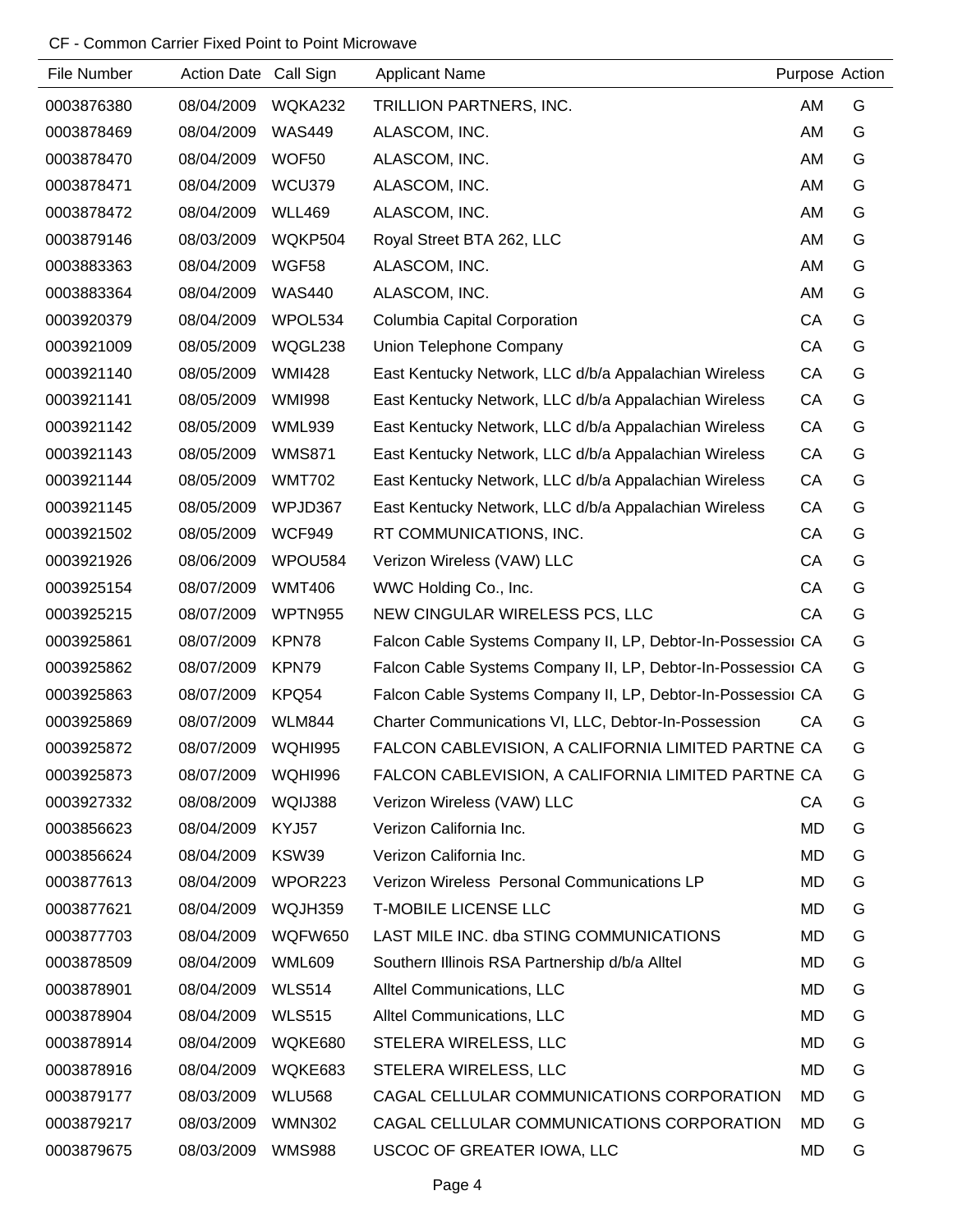### CF - Common Carrier Fixed Point to Point Microwave

| File Number | Action Date Call Sign |                | <b>Applicant Name</b>                            | Purpose Action |   |
|-------------|-----------------------|----------------|--------------------------------------------------|----------------|---|
| 0003879686  | 08/03/2009            | WPVW303        | USCOC OF GREATER IOWA, LLC                       | <b>MD</b>      | G |
| 0003879714  | 08/04/2009            | WQFR842        | <b>T-MOBILE LICENSE LLC</b>                      | <b>MD</b>      | G |
| 0003880451  | 08/03/2009            | <b>WMN833</b>  | UNITED STATES CELLULAR OPERATING COMPANY OF I MD |                | G |
| 0003882544  | 08/04/2009            | WQKF937        | Industrial Tower and Wireless, LLC.              | <b>MD</b>      | G |
| 0003882545  | 08/04/2009            | WQIP814        | Industrial Tower and Wireless, LLC.              | <b>MD</b>      | G |
| 0003882546  | 08/04/2009            | WQIP813        | Industrial Tower and Wireless, LLC,              | <b>MD</b>      | G |
| 0003882547  | 08/04/2009            | WQIP812        | Industrial Tower and Wireless, LLC.              | <b>MD</b>      | G |
| 0003882548  | 08/04/2009            | WQKF939        | Industrial Tower and Wireless, LLC.              | <b>MD</b>      | G |
| 0003882644  | 08/03/2009            | <b>WMT891</b>  | <b>CELLCO PARTNERSHIP</b>                        | <b>MD</b>      | G |
| 0003883027  | 08/03/2009            | WQIN970        | Business Only Broadband, LLC                     | MD             | G |
| 0003883032  | 08/03/2009            | WQIL977        | SPARKPLUG CHICAGO, INC.                          | MD             | G |
| 0003883111  | 08/03/2009            | <b>WLU699</b>  | USCOC OF GREATER MISSOURI, LLC                   | <b>MD</b>      | G |
| 0003883250  | 08/03/2009            | WQJL819        | NEXTLINK WIRELESS INC.                           | MD             | G |
| 0003883397  | 08/03/2009            | <b>WMQ815</b>  | USCOC OF GREATER IOWA, LLC                       | <b>MD</b>      | G |
| 0003883674  | 08/03/2009            | <b>WMT291</b>  | CCPR Services, Inc.                              | MD             | G |
| 0003883795  | 08/03/2009            | WPNC968        | <b>CCPR SERVICES INC</b>                         | <b>MD</b>      | G |
| 0003884385  | 08/03/2009            | <b>WMS454</b>  | FARMERS CELLULAR TELEPHONE COMPANY, INC.         | MD             | G |
| 0003884626  | 08/04/2009            | WQBK439        | CHOICE COMMUNICATIONS, LLC                       | <b>MD</b>      | G |
| 0003884683  | 08/03/2009            | <b>WQKI653</b> | CTC Telcom Inc                                   | MD             | G |
| 0003884700  | 08/03/2009            | <b>WMW760</b>  | TEXAHOMA CELLULAR LIMITED PARTNERSHIP            | <b>MD</b>      | G |
| 0003884933  | 08/03/2009            | <b>WLW688</b>  | CCPR Services, Inc.                              | MD             | G |
| 0003884980  | 08/03/2009            | <b>WMN627</b>  | CCPR Services, Inc.                              | <b>MD</b>      | G |
| 0003884987  | 08/03/2009            | WQIJ380        | <b>NEPTUNO MEDIA</b>                             | <b>MD</b>      | G |
| 0003884990  | 08/03/2009            | WQEQ863        | <b>NEPTUNO MEDIA</b>                             | <b>MD</b>      | G |
| 0003878511  | 08/04/2009            | WQKP592        | Alltel New License Sub LLC                       | <b>NE</b>      | G |
| 0003878686  | 08/04/2009            | WQKP599        | <b>T-MOBILE LICENSE LLC</b>                      | <b>NE</b>      | G |
| 0003878687  | 08/04/2009            | WQKP600        | <b>T-MOBILE LICENSE LLC</b>                      | <b>NE</b>      | G |
| 0003878688  | 08/04/2009            | WQKP601        | <b>T-MOBILE LICENSE LLC</b>                      | <b>NE</b>      | G |
| 0003878689  | 08/04/2009            | WQKP602        | <b>T-MOBILE LICENSE LLC</b>                      | <b>NE</b>      | G |
| 0003878938  | 08/04/2009            | WQKP598        | Royal Street BTA 262, LLC                        | <b>NE</b>      | G |
| 0003879018  | 08/04/2009            | WQKP597        | Royal Street BTA 262, LLC                        | <b>NE</b>      | G |
| 0003879041  | 08/04/2009            | WQKP603        | Royal Street BTA 262, LLC                        | <b>NE</b>      | G |
| 0003879053  | 08/04/2009            | WQKP605        | Royal Street BTA 262, LLC                        | <b>NE</b>      | G |
| 0003879103  | 08/04/2009            | WQKP596        | Royal Street BTA 262, LLC                        | <b>NE</b>      | G |
| 0003879167  | 08/04/2009            | WQKP595        | Royal Street BTA 262, LLC                        | <b>NE</b>      | G |
| 0003879184  | 08/04/2009            | WQKP594        | Royal Street BTA 262, LLC                        | <b>NE</b>      | G |
| 0003879229  | 08/04/2009            | WQKP604        | Royal Street BTA 262, LLC                        | <b>NE</b>      | G |
| 0003880360  | 08/03/2009            | WQKP509        | UNITED STATES CELLULAR OPERATING COMPANY OF I NE |                | G |
| 0003881185  | 08/03/2009            | WQKP508        | Plateau Telecommunications, Inc.                 | <b>NE</b>      | G |
| 0003881253  | 08/03/2009            | WQKP506        | Plateau Telecommunications, Inc.                 | <b>NE</b>      | G |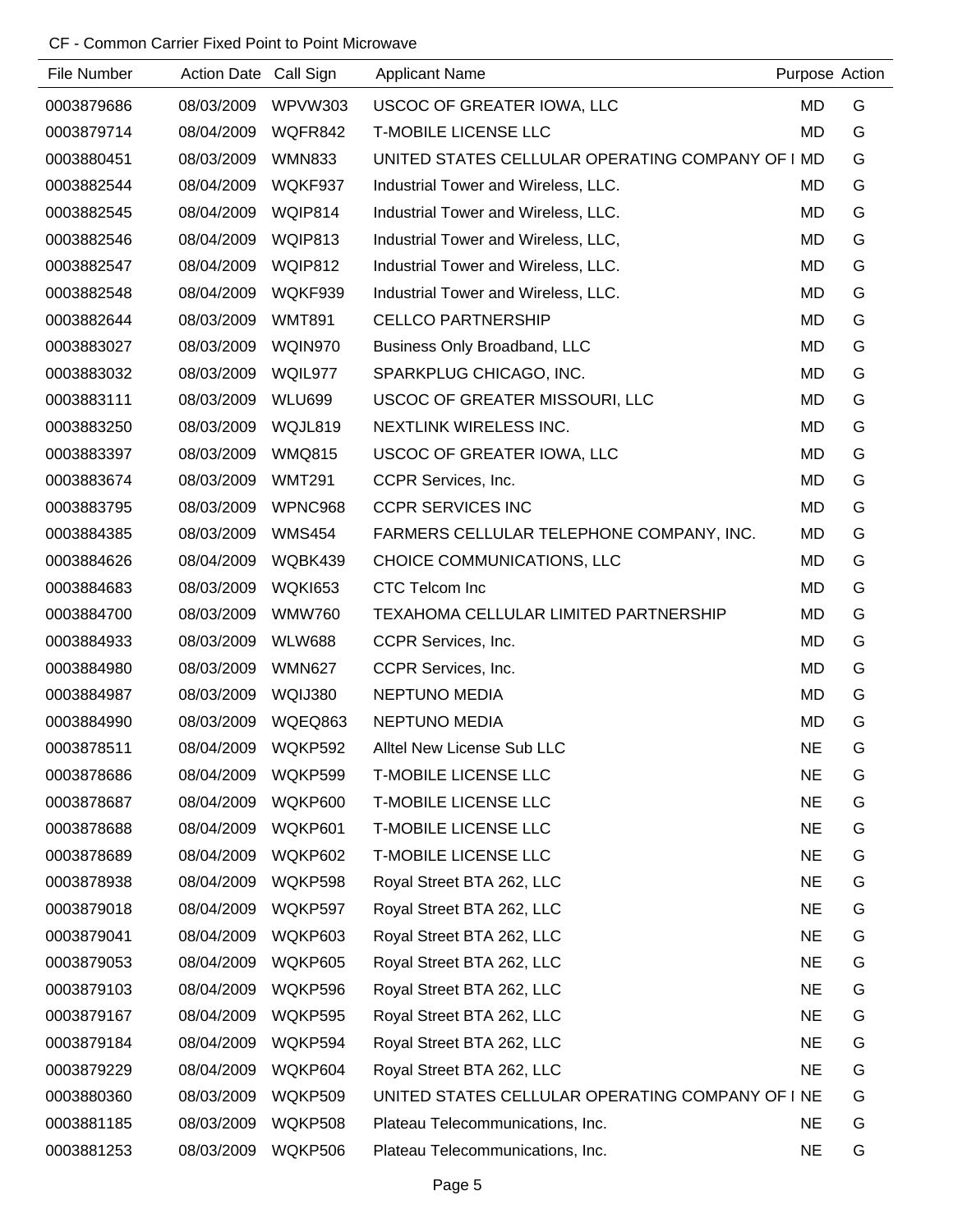# CF - Common Carrier Fixed Point to Point Microwave

| File Number | Action Date Call Sign |                | <b>Applicant Name</b>                      | Purpose Action |   |
|-------------|-----------------------|----------------|--------------------------------------------|----------------|---|
| 0003881310  | 08/03/2009            | WQKP505        | Plateau Telecommunications, Inc.           | <b>NE</b>      | G |
| 0003881366  | 08/03/2009            | WQKP507        | Plateau Telecommunications, Inc.           | <b>NE</b>      | G |
| 0003882568  | 08/03/2009            | WQKP503        | <b>Cellco Partnership</b>                  | <b>NE</b>      | G |
| 0003882629  | 08/03/2009            | WQKP491        | <b>T-MOBILE LICENSE LLC</b>                | <b>NE</b>      | G |
| 0003882630  | 08/03/2009            | WQKP490        | <b>T-MOBILE LICENSE LLC</b>                | <b>NE</b>      | G |
| 0003883029  | 08/03/2009            | WQKP502        | <b>Business Only Broadband, LLC</b>        | <b>NE</b>      | G |
| 0003883036  | 08/03/2009            | <b>WQKP500</b> | SPARKPLUG CHICAGO, INC.                    | <b>NE</b>      | G |
| 0003883116  | 08/03/2009            | WQKP499        | USCOC OF GREATER MISSOURI, LLC             | <b>NE</b>      | G |
| 0003883247  | 08/03/2009            | WQKP498        | NEXTLINK WIRELESS INC.                     | <b>NE</b>      | G |
| 0003883408  | 08/03/2009            | WQKP494        | USCOC OF GREATER IOWA, LLC                 | <b>NE</b>      | G |
| 0003884167  | 08/03/2009            | WQKP492        | airBand Communications, Inc.               | <b>NE</b>      | G |
| 0003884378  | 08/03/2009            | WQKP493        | <b>CCPR SERVICES INC.</b>                  | <b>NE</b>      | G |
| 0003884428  | 08/03/2009            | WQKP489        | <b>CCPR SERVICES INC.</b>                  | <b>NE</b>      | G |
| 0003884464  | 08/03/2009            | WQKP487        | FARMERS CELLULAR TELEPHONE COMPANY, INC.   | <b>NE</b>      | G |
| 0003884977  | 08/03/2009            | WQKP488        | <b>CCPR SERVICES INC.</b>                  | <b>NE</b>      | G |
| 0003884988  | 08/03/2009            | WQKP484        | <b>NEPTUNO MEDIA</b>                       | <b>NE</b>      | G |
| 0003884989  | 08/03/2009            | WQKP483        | <b>NEPTUNO MEDIA</b>                       | <b>NE</b>      | G |
| 0003880888  | 08/04/2009            | WPQM252        | <b>Qwest Corporation</b>                   | <b>RO</b>      | G |
| 0003882677  | 08/04/2009            | WPOU721        | NEXTEL LICENSE HOLDINGS 4, INC.            | <b>RO</b>      | G |
| 0003882678  | 08/04/2009            | WPOU722        | NEXTEL LICENSE HOLDINGS 4, INC.            | <b>RO</b>      | G |
| 0003882679  | 08/04/2009            | WPOU723        | NEXTEL LICENSE HOLDINGS 4, INC.            | <b>RO</b>      | G |
| 0003882680  | 08/04/2009            | WPOU724        | NEXTEL LICENSE HOLDINGS 4, INC.            | <b>RO</b>      | G |
| 0003882681  | 08/04/2009            | WPOU725        | NEXTEL LICENSE HOLDINGS 4, INC.            | <b>RO</b>      | G |
| 0003882682  | 08/04/2009            | WPOU726        | NEXTEL LICENSE HOLDINGS 4, INC.            | <b>RO</b>      | G |
| 0003884043  | 08/04/2009            | WPOQ825        | AT&T COMMUNICATIONS OF WEST VIRGINIA, INC. | <b>RO</b>      | G |
| 0003884044  | 08/04/2009            | WPOQ824        | AT&T COMMUNICATIONS OF WEST VIRGINIA, INC. | <b>RO</b>      | G |

CL - Cellular

| File Number | Action Date Call Sign |         | <b>Applicant Name</b>             | Purpose Action |   |
|-------------|-----------------------|---------|-----------------------------------|----------------|---|
| 0003535510  | 08/04/2009            | KNKA368 | Southwestco Wireless LP           | AM             | G |
| 0003650869  | 08/07/2009            | KNKN587 | Alltel Communications, LLC        | AM             | G |
| 0003830214  | 08/05/2009            | KNKA206 | New York SMSA Limited Partnership | AM             | G |
| 0003867223  | 08/03/2009            | KNKN433 | USCOC OF GREATER MISSOURI, LLC    | MD             | G |
| 0003902886  | 08/04/2009            | KNKR310 | WWC License L.L.C.                | RO             | D |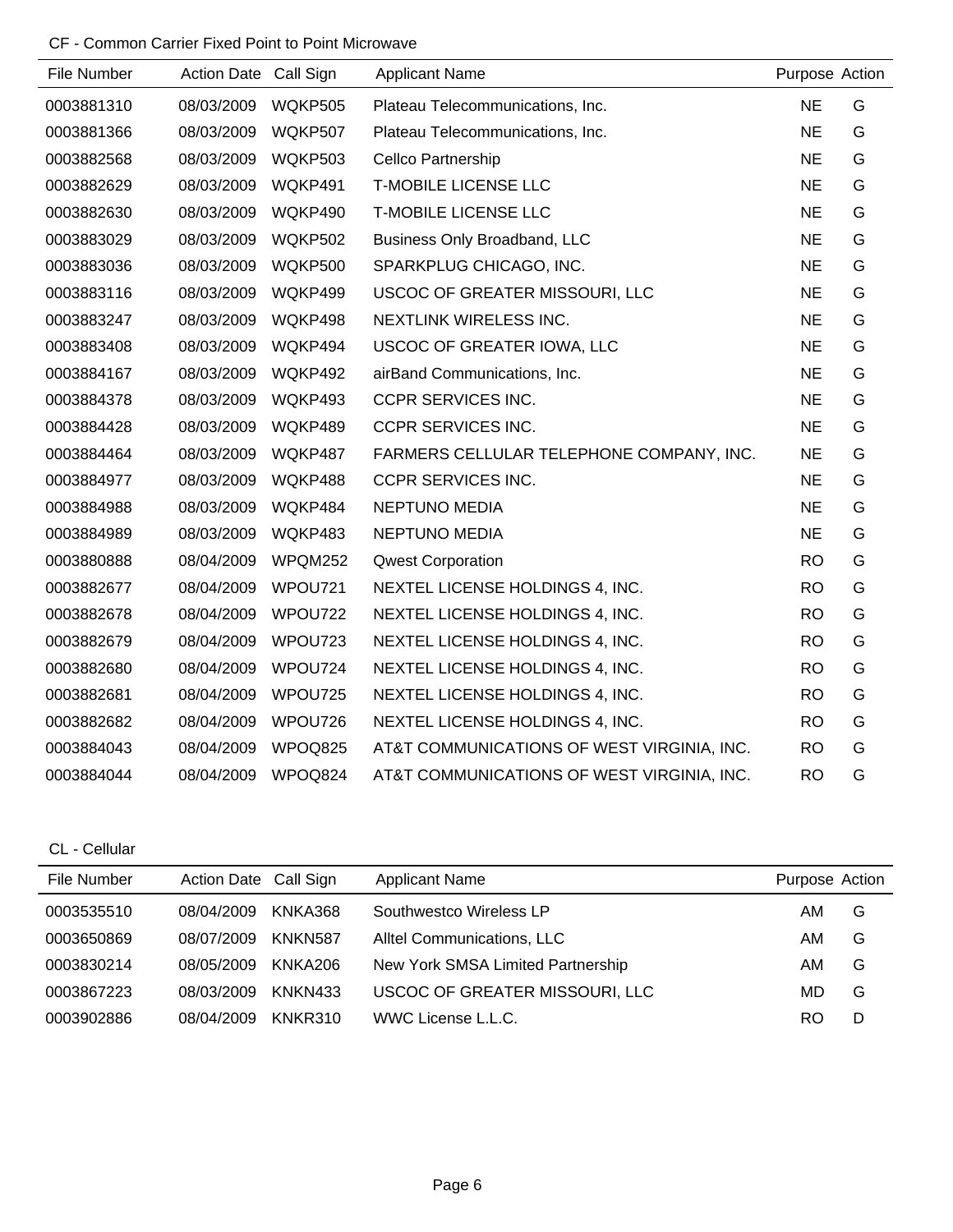#### CT - Local Television Transmission

| File Number | Action Date Call Sign | <b>Applicant Name</b>        | Purpose Action |  |
|-------------|-----------------------|------------------------------|----------------|--|
| 0002846729  | 08/08/2009            | <b>TV Microwaves Company</b> | ΝE             |  |

## GM - 800 MHz Conventional SMR (SMR, Site-specific)

| File Number | Action Date Call Sign | Applicant Name        | Purpose Action |
|-------------|-----------------------|-----------------------|----------------|
| 0003841164  | 08/08/2009            | Dame, James C         | NE.            |
| 0003878439  | WPFC862<br>08/04/2009 | Island Wireless, Inc. | RO.<br>G       |

## GS - Private Carrier Paging, 929-930 MHz

| File Number | <b>Action Date</b> | Call Sign      | <b>Applicant Name</b>            | Purpose Action |   |
|-------------|--------------------|----------------|----------------------------------|----------------|---|
| 0003922067  | 08/06/2009         | <b>WPFI663</b> | USA Mobility Wireless, Inc.      | CA             | G |
| 0003922088  | 08/06/2009         | WPFM213        | USA Mobility Wireless, Inc.      | CA             | D |
| 0003922089  | 08/06/2009         | WPFM394        | USA Mobility Wireless, Inc.      | CA             | D |
| 0003922090  | 08/06/2009         | WPFM604        | USA Mobility Wireless, Inc.      | CA             | D |
| 0003922091  | 08/06/2009         | WPFM626        | USA Mobility Wireless, Inc.      | CA             | D |
| 0003922092  | 08/06/2009         | WPFM817        | USA Mobility Wireless, Inc.      | CA             | D |
| 0003922093  | 08/06/2009         | WPFN433        | USA Mobility Wireless, Inc.      | CA             | G |
| 0003922094  | 08/06/2009         | WPFN510        | USA Mobility Wireless, Inc.      | CA             | G |
| 0003922095  | 08/06/2009         | <b>WPFN522</b> | USA Mobility Wireless, Inc.      | CA             | G |
| 0003922096  | 08/06/2009         | WPFN841        | USA Mobility Wireless, Inc.      | CA             | G |
| 0003922097  | 08/06/2009         | WPFP205        | USA Mobility Wireless, Inc.      | CA             | G |
| 0003922162  | 08/06/2009         | WNXY976        | USA Mobility Wireless, Inc.      | CA             | G |
| 0003922163  | 08/06/2009         | WNXZ241        | USA Mobility Wireless, Inc.      | CA             | G |
| 0003922164  | 08/06/2009         | <b>WPFN858</b> | USA Mobility Wireless, Inc.      | CA             | G |
| 0003922238  | 08/06/2009         | WPDS586        | USA Mobility Wireless, Inc.      | CA             | G |
| 0003922239  | 08/06/2009         | WPFP234        | USA Mobility Wireless, Inc.      | CA             | G |
| 0003922240  | 08/06/2009         | WPFP239        | USA Mobility Wireless, Inc.      | CA             | G |
| 0003879595  | 08/04/2009         | WPAA406        | DAVE'S COMMUNICATIONS, INC       | <b>RO</b>      | G |
| 0003882090  | 08/04/2009         | WPFH566        | American Messaging Services, LLC | <b>RO</b>      | G |
| 0003882091  | 08/04/2009         | WPFH630        | American Messaging Services, LLC | <b>RO</b>      | G |
| 0003882092  | 08/04/2009         | WPFJ990        | American Messaging Services, LLC | <b>RO</b>      | G |
| 0003882093  | 08/04/2009         | WPFJ991        | American Messaging Services, LLC | <b>RO</b>      | G |
| 0003882094  | 08/04/2009         | WPFJ992        | American Messaging Services, LLC | <b>RO</b>      | G |
| 0003882095  | 08/04/2009         | WPFJ993        | American Messaging Services, LLC | <b>RO</b>      | G |
| 0003882096  | 08/04/2009         | WPFJ994        | American Messaging Services, LLC | <b>RO</b>      | G |
| 0003882097  | 08/04/2009         | WPFJ995        | American Messaging Services, LLC | <b>RO</b>      | G |
| 0003882098  | 08/04/2009         | WPFJ997        | American Messaging Services, LLC | <b>RO</b>      | G |
| 0003882099  | 08/04/2009         | WPFJ998        | American Messaging Services, LLC | <b>RO</b>      | G |
| 0003882100  | 08/04/2009         | WPAJ431        | American Messaging Services, LLC | <b>RO</b>      | G |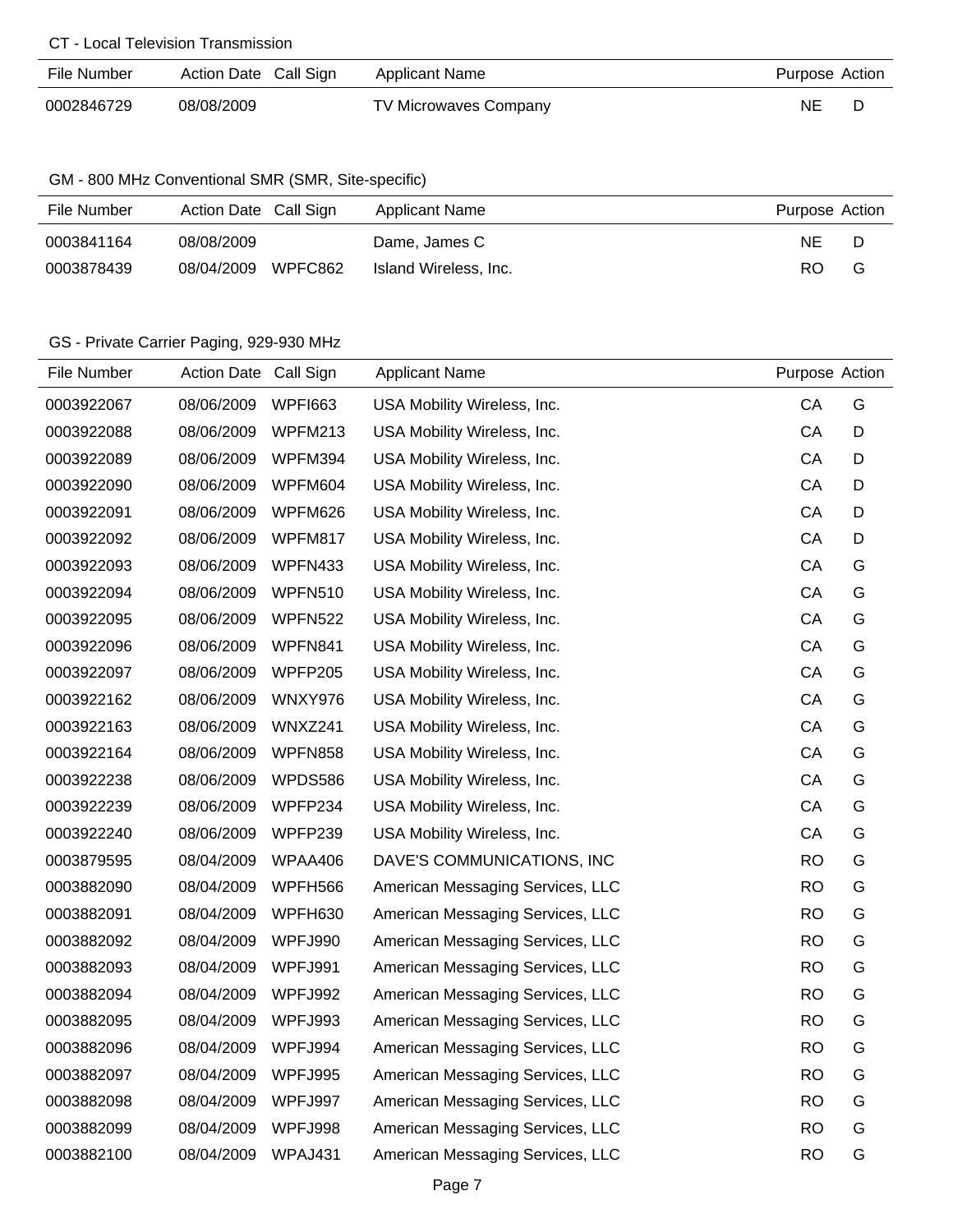## GS - Private Carrier Paging, 929-930 MHz

| File Number | <b>Action Date</b> | Call Sign | <b>Applicant Name</b>            | Purpose Action |   |
|-------------|--------------------|-----------|----------------------------------|----------------|---|
| 0003882101  | 08/04/2009         | WPFJ999   | American Messaging Services, LLC | RO             | G |
| 0003882102  | 08/04/2009         | WPFK200   | American Messaging Services, LLC | <b>RO</b>      | G |
| 0003882103  | 08/04/2009         | WPFK202   | American Messaging Services, LLC | <b>RO</b>      | G |
| 0003882104  | 08/04/2009         | WPFK279   | American Messaging Services, LLC | <b>RO</b>      | G |
| 0003882105  | 08/04/2009         | WPFM645   | American Messaging Services, LLC | <b>RO</b>      | G |
| 0003882106  | 08/04/2009         | WPFN216   | American Messaging Services, LLC | <b>RO</b>      | G |
| 0003882107  | 08/04/2009         | WPFN383   | American Messaging Services, LLC | <b>RO</b>      | G |
| 0003882108  | 08/04/2009         | WPFN384   | American Messaging Services, LLC | <b>RO</b>      | G |
| 0003882109  | 08/04/2009         | WPFN400   | American Messaging Services, LLC | <b>RO</b>      | G |
| 0003882110  | 08/04/2009         | WPFN401   | American Messaging Services, LLC | <b>RO</b>      | G |
| 0003882111  | 08/04/2009         | WPFN402   | American Messaging Services, LLC | <b>RO</b>      | G |
| 0003882113  | 08/04/2009         | WPFK201   | American Messaging Services, LLC | <b>RO</b>      | G |
| 0003882114  | 08/04/2009         | WPFN398   | American Messaging Services, LLC | <b>RO</b>      | G |
| 0003882115  | 08/04/2009         | WPEN260   | American Messaging Services, LLC | <b>RO</b>      | G |
| 0003882116  | 08/04/2009         | WPFJ996   | American Messaging Services, LLC | <b>RO</b>      | G |
| 0003882117  | 08/04/2009         | WPFM827   | American Messaging Services, LLC | <b>RO</b>      | G |

## GX - SMR, 806-821/851-866 MHz, Conventional

| File Number | <b>Action Date</b> | Call Sign           | <b>Applicant Name</b>                            | Purpose Action |   |
|-------------|--------------------|---------------------|--------------------------------------------------|----------------|---|
| 0003925854  | 08/07/2009         | WPFU <sub>550</sub> | NEXTEL LICENSE HOLDINGS 4, INC.                  | CА             | G |
| 0003925856  | 08/07/2009         | WPCM729             | NEXTEL LICENSE HOLDINGS 1 INC.                   | CА             | G |
| 0003882241  | 08/04/2009         | WQGK999             | Nextel License Holdings 1, Inc.                  | MD             | G |
| 0003878417  | 08/04/2009         | KNDN381             | Nextel Communications of the Mid-Atlantic, Inc.  | <b>RO</b>      | G |
| 0003878418  | 08/04/2009         | WPFP890             | NEXTEL COMMUNICATIONS OF THE MID ATLANTIC INC.   | RO.            | G |
| 0003878804  | 08/04/2009         | WNVA740             | Nextel of California. Inc.                       | <b>RO</b>      | G |
| 0003878805  | 08/04/2009         | WNVA748             | Nextel of California, Inc.                       | <b>RO</b>      | G |
| 0003878826  | 08/04/2009         | WNZI660             | NEXTEL OF TEXAS INC DBA NEXTEL COMMUNICATIONS RO |                | G |
| 0003878827  | 08/04/2009         | WNZT859             | NEXTEL OF TEXAS INC DBA NEXTEL COMMUNICATIONS RO |                | G |

### IK - Industrial/Business Pool - Commercial, Conventional

| File Number | Action Date Call Sign |                | <b>Applicant Name</b>       | Purpose Action |   |
|-------------|-----------------------|----------------|-----------------------------|----------------|---|
| 0003878183  | 08/04/2009            | WNXU688        | TTP Licenses, Inc.          | AM.            | G |
| 0003922068  | 08/06/2009            | WPAZ730        | USA Mobility Wireless, Inc. | CА             | G |
| 0003922069  | 08/06/2009            | <b>WPE1869</b> | USA Mobility Wireless, Inc. | CА             | G |
| 0003922070  | 08/06/2009            | WPFV257        | USA Mobility Wireless, Inc. | CА             | G |
| 0003922098  | 08/06/2009            | WNPY516        | USA Mobility Wireless, Inc. | CА             | G |
| 0003922149  | 08/06/2009            | <b>WPFJ918</b> | USA Mobility Wireless, Inc. | CА             | G |
| 0003922165  | 08/06/2009            | <b>WPFJ914</b> | USA Mobility Wireless, Inc. | CА             | G |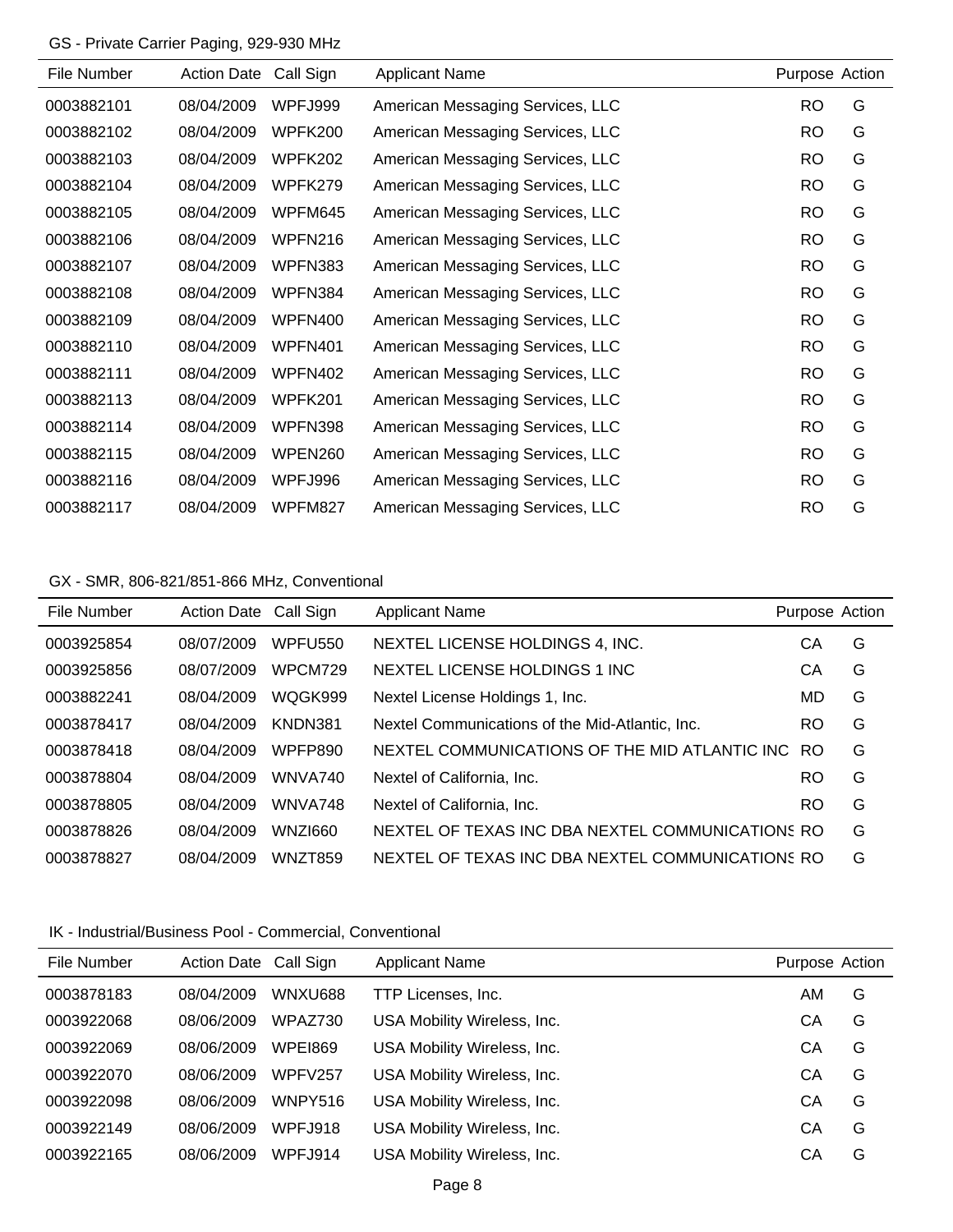IK - Industrial/Business Pool - Commercial, Conventional

| File Number | <b>Action Date</b> | Call Sign      | <b>Applicant Name</b>                                 | Purpose Action |   |
|-------------|--------------------|----------------|-------------------------------------------------------|----------------|---|
| 0003922166  | 08/06/2009         | WPFP976        | USA Mobility Wireless, Inc.                           | СA             | G |
| 0003922167  | 08/06/2009         | WPFQ440        | USA Mobility Wireless, Inc.                           | CA             | G |
| 0003922168  | 08/06/2009         | WPFR641        | USA Mobility Wireless, Inc.                           | CA             | G |
| 0003922169  | 08/06/2009         | <b>WNHJ562</b> | USA Mobility Wireless, Inc.                           | CA             | G |
| 0003922170  | 08/06/2009         | WPGC910        | USA Mobility Wireless, Inc.                           | CA             | G |
| 0003922171  | 08/06/2009         | WPPA865        | USA Mobility Wireless, Inc.                           | CA             | G |
| 0003922204  | 08/06/2009         | WNDR514        | USA Mobility Wireless, Inc.                           | CA             | G |
| 0003922205  | 08/06/2009         | WNQE212        | USA Mobility Wireless, Inc.                           | CA             | G |
| 0003922206  | 08/06/2009         | WPFT752        | USA Mobility Wireless, Inc.                           | CA             | G |
| 0003922241  | 08/06/2009         | WNQF590        | USA Mobility Wireless, Inc.                           | CA             | G |
| 0003878190  | 08/04/2009         | WNRK704        | TTP Licenses, Inc.                                    | MD             | G |
| 0003878407  | 08/04/2009         | WQKP587        | Total Com, Inc.                                       | <b>NE</b>      | G |
| 0003878602  | 08/04/2009         | WQKP593        | KENTEC COMMUNICATIONS, INC.                           | <b>NE</b>      | G |
| 0003882024  | 08/04/2009         | WPNU749        | ELECTRONICS SALES & SERVICE INC                       | <b>RO</b>      | G |
| 0003882939  | 08/04/2009         | WPNW848        | Central Vermont Communications, Inc.                  | <b>RO</b>      | G |
| 0003882940  | 08/04/2009         | WPNW677        | Central Vermont Communications, Inc.                  | <b>RO</b>      | G |
| 0003884575  | 08/04/2009         | WPNU922        | Braly Communications 1 LTD dba A & B Communications 1 | <b>RO</b>      | G |
| 0003884953  | 08/04/2009         | WPOY239        | <b>OMNICOM PAGING PLUS LLC</b>                        | <b>RO</b>      | G |

# LN - 902-928 MHz Location Narrowband (Non-multilateration)

| File Number | Action Date Call Sign |         | Applicant Name          | Purpose Action |   |
|-------------|-----------------------|---------|-------------------------|----------------|---|
| 0003847656  | 08/03/2009            | WPKZ371 | CSX TRANSPORTATION INC. | MD.            | G |
| 0003846149  | 08/03/2009            | WQKP523 | CALIFORNIA, STATE OF    | NE             | G |

## LP - Broadcast Auxiliary Low Power

| File Number | Action Date Call Sign |         | Applicant Name             | Purpose Action |   |
|-------------|-----------------------|---------|----------------------------|----------------|---|
| 0003900917  | 08/06/2009            | WOKP901 | CITICASTERS LICENSES, INC. | NF.            | G |
| 0003903021  | 08/06/2009 WQKP894    |         | SPOKANE TELEVISION, INC.   | NΕ             | G |

## MC - Coastal Group

| File Number | Action Date Call Sign | Applicant Name       | Purpose Action |   |
|-------------|-----------------------|----------------------|----------------|---|
| 0003922618  | 08/06/2009 KXJ734     | MOBIL OIL TELCOM LTD | CA.            | G |
| 0003922619  | 08/06/2009 KXJ736     | MOBIL OIL TELCOM LTD | CA             | G |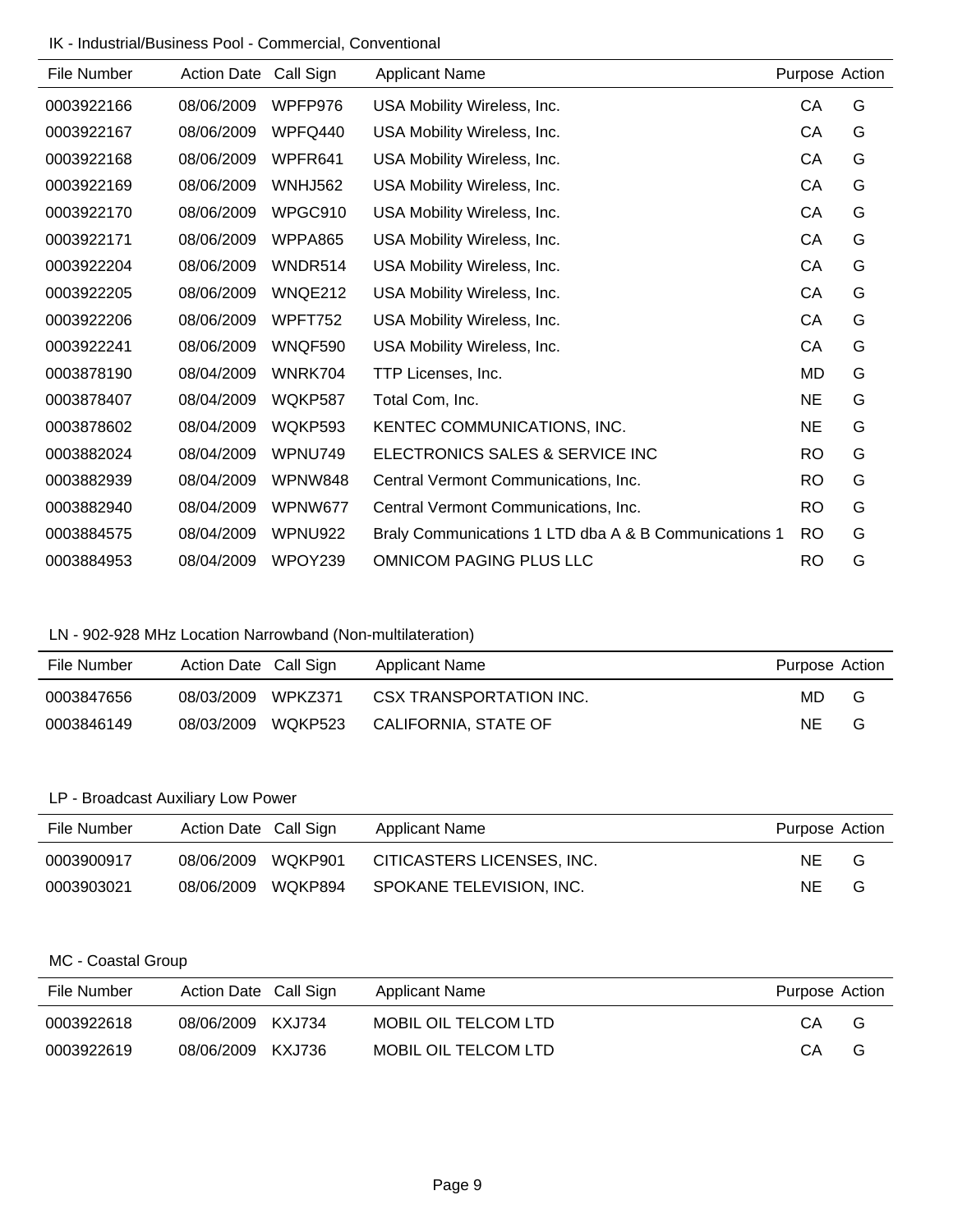| File Number | Action Date Call Sign |                | <b>Applicant Name</b>                       | Purpose Action |   |
|-------------|-----------------------|----------------|---------------------------------------------|----------------|---|
| 0003846665  | 08/06/2009            | WQKP874        | PECO ENERGY COMPANY                         | AM             | G |
| 0003849409  | 08/06/2009            | WQKP876        | American Electric Power Service Corporation | AM             | G |
| 0003870177  | 08/05/2009            | KFB50          | Pacific Gas and Electric Company            | AM             | G |
| 0003870178  | 08/05/2009            | KMU34          | Pacific Gas and Electric Company            | AM             | G |
| 0003876119  | 08/05/2009            | WPOP742        | Pacific Gas and Electric Company            | AM             | G |
| 0003876120  | 08/05/2009            | KMR49          | Pacific Gas and Electric Company            | AM             | G |
| 0003876121  | 08/05/2009            | KHV39          | Pacific Gas and Electric Company            | AM             | G |
| 0003876122  | 08/05/2009            | KYW85          | Pacific Gas and Electric Company            | AM             | G |
| 0003876123  | 08/05/2009            | WPOU831        | Pacific Gas and Electric Company            | AM             | G |
| 0003876124  | 08/05/2009            | KYW86          | Pacific Gas and Electric Company            | AM             | G |
| 0003876125  | 08/05/2009            | WGV98          | Pacific Gas and Electric Company            | AM             | G |
| 0003876146  | 08/05/2009            | WQKP752        | CLEARWIRE SPECTRUM HOLDINGS III, LLC        | AM             | G |
| 0003876147  | 08/05/2009            | WQKP719        | CLEARWIRE SPECTRUM HOLDINGS III, LLC        | AM             | G |
| 0003876149  | 08/05/2009            | WQKP722        | CLEARWIRE SPECTRUM HOLDINGS III, LLC        | AM             | G |
| 0003876151  | 08/05/2009            | WQKP720        | CLEARWIRE SPECTRUM HOLDINGS III, LLC        | AM             | G |
| 0003876153  | 08/05/2009            | WQKP703        | CLEARWIRE SPECTRUM HOLDINGS III, LLC        | AM             | G |
| 0003876163  | 08/05/2009            | WQKP748        | CLEARWIRE SPECTRUM HOLDINGS III, LLC        | AM             | G |
| 0003876190  | 08/05/2009            | WQKP740        | CLEARWIRE SPECTRUM HOLDINGS III, LLC        | AM             | G |
| 0003876191  | 08/05/2009            | WQKP747        | CLEARWIRE SPECTRUM HOLDINGS III, LLC        | AM             | G |
| 0003876194  | 08/05/2009            | WQKP746        | CLEARWIRE SPECTRUM HOLDINGS III, LLC        | AM             | G |
| 0003876223  | 08/05/2009            | KZE67          | UNION PACIFIC RAILROAD                      | AM             | G |
| 0003876360  | 08/05/2009            | WQKP721        | CLEARWIRE SPECTRUM HOLDINGS III, LLC        | AM             | G |
| 0003876366  | 08/05/2009            | WQKP739        | CLEARWIRE SPECTRUM HOLDINGS III, LLC        | AM             | G |
| 0003879210  | 08/05/2009            | WAM85          | UNION PACIFIC RAILROAD                      | AM             | G |
| 0003887125  | 08/07/2009            | WQKQ216        | OPEN RANGE COMMUNICATIONS                   | AM             | G |
| 0003887131  | 08/07/2009            | WQKQ219        | OPEN RANGE COMMUNICATIONS                   | AM             | G |
| 0003887132  | 08/07/2009            | WQKQ217        | OPEN RANGE COMMUNICATIONS                   | AM             | G |
| 0003887663  | 08/06/2009            | <b>WAH765</b>  | Norfolk Southern Railway Company            | AM             | G |
| 0003889468  | 08/05/2009            | WQKP726        | <b>Gulf Pines Communications</b>            | AM             | G |
| 0003889519  | 08/05/2009            | WQKP725        | <b>Gulf Pines Communications</b>            | AM             | G |
| 0003892222  | 08/07/2009            | WQKQ210        | Ameren Services Company                     | AM             | G |
| 0003921054  | 08/05/2009            | <b>WNEZ860</b> | EXXON COMMUNICATIONS COMPANY                | CA             | G |
| 0003921061  | 08/05/2009            | WEV69          | EXXON COMMUNICATIONS COMPANY                | CA             | G |
| 0003921062  | 08/05/2009            | WEV70          | EXXON COMMUNICATIONS COMPANY                | CA             | G |
| 0003921063  | 08/05/2009            | <b>WGX852</b>  | EXXON COMMUNICATIONS COMPANY                | CA             | G |
| 0003921504  | 08/05/2009            | WNEP558        | SAN FRANCISCO, CITY AND COUNTY OF           | CA             | G |
| 0003922402  | 08/06/2009            | WNTX598        | DEVON ENERGY CORPORATION                    | CA             | G |
| 0003922403  | 08/06/2009            | WPQS767        | DEVON ENERGY CORPORATION                    | CA             | G |
| 0003922404  | 08/06/2009            | WPQS768        | DEVON ENERGY CORPORATION                    | CA             | G |
| 0003922405  | 08/06/2009            | WPQS774        | DEVON ENERGY CORPORATION                    | CA             | G |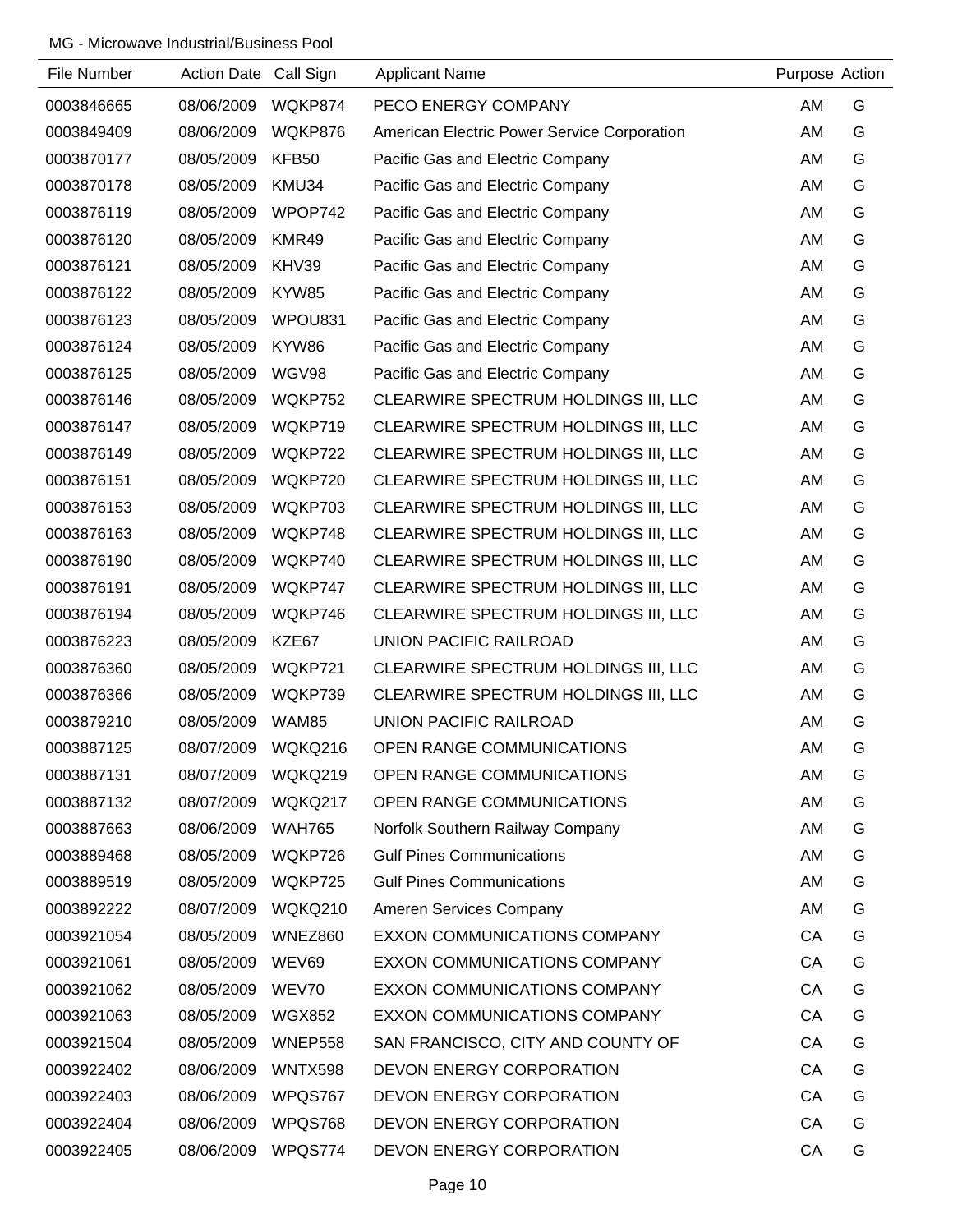| File Number | Action Date Call Sign |               | <b>Applicant Name</b>                | Purpose Action |   |
|-------------|-----------------------|---------------|--------------------------------------|----------------|---|
| 0003922406  | 08/06/2009            | WPYT741       | Devon Energy Corporation             | CA             | G |
| 0003922407  | 08/06/2009            | WPYT742       | Devon Energy Corporation             | CA             | G |
| 0003922451  | 08/06/2009            | WNEF806       | KANSAS CITY SOUTHERN RAILWAY COMPANY | CA             | G |
| 0003922452  | 08/06/2009            | WNEF807       | KANSAS CITY SOUTHERN RAILWAY COMPANY | CA             | G |
| 0003922453  | 08/06/2009            | <b>WEF718</b> | KANSAS CITY SOUTHERN RAILWAY COMPANY | CA             | G |
| 0003922616  | 08/06/2009            | WPQZ472       | MOBIL OIL TELCOM LTD                 | CA             | G |
| 0003922617  | 08/06/2009            | WPQZ473       | MOBIL OIL TELCOM LTD                 | CA             | G |
| 0003922620  | 08/06/2009            | WNEL938       | MOBIL OIL TELCOM LTD                 | CA             | G |
| 0003922889  | 08/06/2009            | KDC48         | <b>ENTERGY SERVICES INC</b>          | CA             | G |
| 0003922890  | 08/06/2009            | KKQ57         | <b>ENTERGY SERVICES INC</b>          | CA             | G |
| 0003922891  | 08/06/2009            | KLJ30         | <b>ENTERGY SERVICES INC</b>          | CA             | G |
| 0003922892  | 08/06/2009            | KLJ33         | <b>ENTERGY SERVICES INC</b>          | CA             | G |
| 0003922893  | 08/06/2009            | KLJ36         | <b>ENTERGY SERVICES INC</b>          | CA             | G |
| 0003922894  | 08/06/2009            | KLM78         | <b>ENTERGY SERVICES INC</b>          | CA             | G |
| 0003922895  | 08/06/2009            | KPN91         | <b>ENTERGY SERVICES INC</b>          | CA             | G |
| 0003922896  | 08/06/2009            | KST90         | <b>ENTERGY SERVICES INC</b>          | CA             | G |
| 0003922897  | 08/06/2009            | WBC96         | <b>ENTERGY SERVICES INC</b>          | CA             | G |
| 0003922898  | 08/06/2009            | <b>WGY893</b> | <b>ENTERGY SERVICES INC</b>          | CA             | G |
| 0003922899  | 08/06/2009            | <b>WGY895</b> | <b>ENTERGY SERVICES INC</b>          | CA             | G |
| 0003922900  | 08/06/2009            | <b>WGY896</b> | <b>ENTERGY SERVICES INC</b>          | CA             | G |
| 0003922901  | 08/06/2009            | <b>WGY898</b> | <b>ENTERGY SERVICES INC</b>          | CA             | G |
| 0003922902  | 08/06/2009            | <b>WHH683</b> | <b>ENTERGY SERVICES INC</b>          | CA             | G |
| 0003922903  | 08/06/2009            | <b>WHH684</b> | <b>ENTERGY SERVICES INC</b>          | CA             | G |
| 0003925228  | 08/07/2009            | WNEY551       | Nevada Power                         | CA             | G |
| 0003926290  | 08/07/2009            | WGC66         | <b>PACIFICORP</b>                    | CA             | G |
| 0002798109  | 08/08/2009            | WNTT908       | International Customs Brokers, Inc.  | MD             | D |
| 0003876222  | 08/05/2009            | KEZ92         | <b>UNION PACIFIC RAILROAD</b>        | MD             | G |
| 0003876224  | 08/05/2009            | <b>WAP255</b> | UNION PACIFIC RAILROAD               | <b>MD</b>      | G |
| 0003876225  | 08/05/2009            | <b>WAP257</b> | <b>UNION PACIFIC RAILROAD</b>        | MD             | G |
| 0003876226  | 08/05/2009            | <b>WAP258</b> | UNION PACIFIC RAILROAD               | MD             | G |
| 0003876227  | 08/05/2009            | <b>WED405</b> | UNION PACIFIC RAILROAD               | MD             | G |
| 0003876228  | 08/05/2009            | <b>WSQ20</b>  | UNION PACIFIC RAILROAD               | MD             | G |
| 0003876229  | 08/05/2009            | KDA27         | UNION PACIFIC RAILROAD               | MD             | G |
| 0003876230  | 08/05/2009            | WPJC809       | UNION PACIFIC RAILROAD               | MD             | G |
| 0003879200  | 08/05/2009            | WAU66         | UNION PACIFIC RAILROAD               | MD             | G |
| 0003879201  | 08/05/2009            | WAU67         | UNION PACIFIC RAILROAD               | MD             | G |
| 0003879202  | 08/05/2009            | WAM95         | UNION PACIFIC RAILROAD               | MD             | G |
| 0003879203  | 08/05/2009            | <b>WAM92</b>  | UNION PACIFIC RAILROAD               | MD             | G |
| 0003879204  | 08/05/2009            | WAM91         | UNION PACIFIC RAILROAD               | MD             | G |
| 0003879205  | 08/05/2009            | WAM94         | UNION PACIFIC RAILROAD               | MD             | G |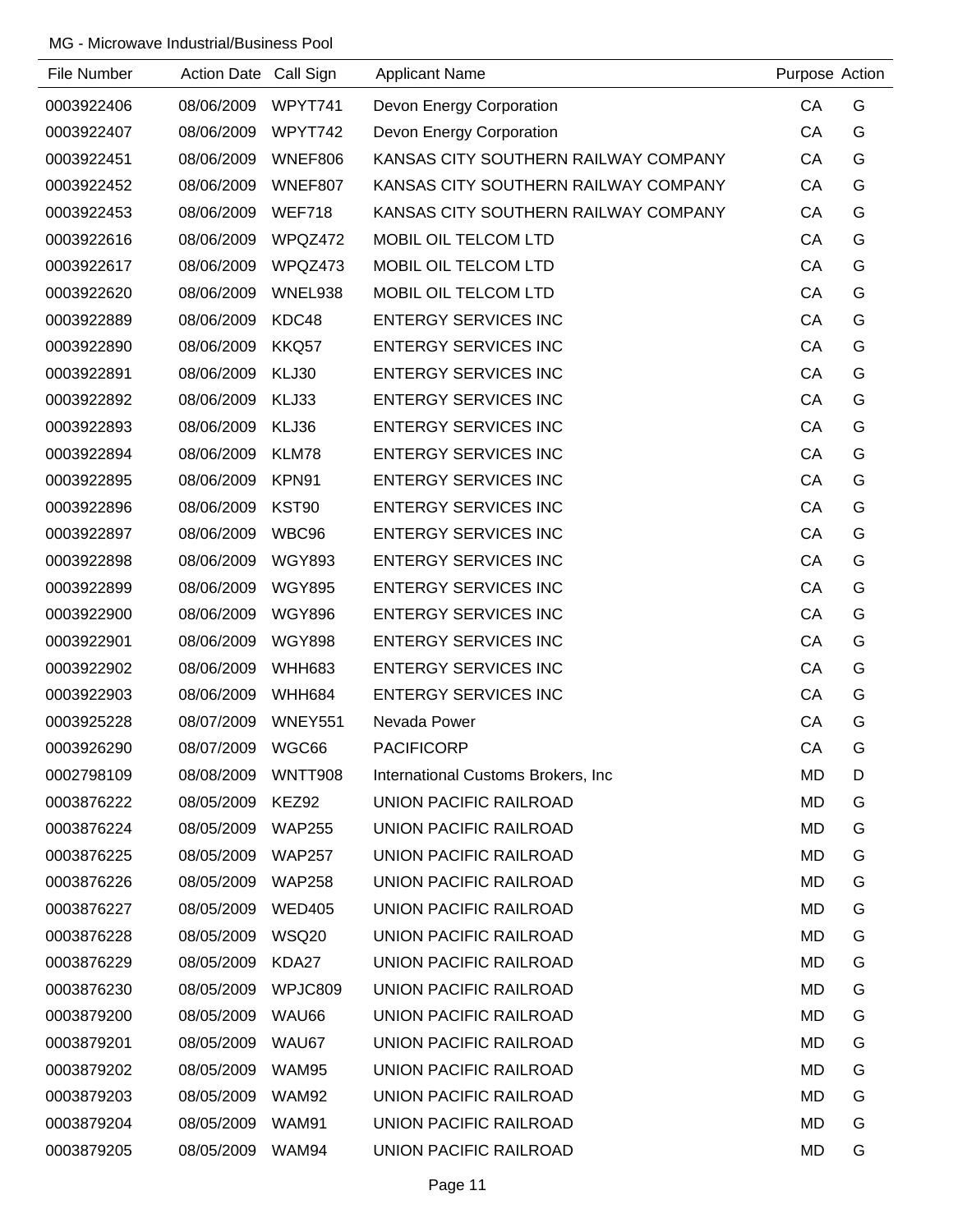| File Number | <b>Action Date</b> | Call Sign      | <b>Applicant Name</b>                                             | Purpose Action |   |
|-------------|--------------------|----------------|-------------------------------------------------------------------|----------------|---|
| 0003879206  | 08/05/2009         | WAU68          | UNION PACIFIC RAILROAD                                            | <b>MD</b>      | G |
| 0003879207  | 08/05/2009         | WAM93          | UNION PACIFIC RAILROAD                                            | <b>MD</b>      | G |
| 0003879208  | 08/05/2009         | WAM90          | UNION PACIFIC RAILROAD                                            | <b>MD</b>      | G |
| 0003879209  | 08/05/2009         | WAM89          | UNION PACIFIC RAILROAD                                            | <b>MD</b>      | G |
| 0003879211  | 08/05/2009         | WAM84          | UNION PACIFIC RAILROAD                                            | <b>MD</b>      | G |
| 0003879212  | 08/05/2009         | WAU34          | UNION PACIFIC RAILROAD                                            | <b>MD</b>      | G |
| 0003879213  | 08/05/2009         | WAU33          | UNION PACIFIC RAILROAD                                            | <b>MD</b>      | G |
| 0003879214  | 08/05/2009         | WAH77          | UNION PACIFIC RAILROAD                                            | <b>MD</b>      | G |
| 0003881993  | 08/03/2009         | WPOU671        | UNION PACIFIC RAILROAD                                            | <b>MD</b>      | G |
| 0003888480  | 08/06/2009         | WQAD851        | Lexington County Joint Municipal Water & Sewer Commissio MD       |                | G |
| 0003895246  | 08/04/2009         | WQJJ898        | Digis LLC                                                         | <b>MD</b>      | G |
| 0003895258  | 08/04/2009         | WQJJ895        | Digis LLC                                                         | <b>MD</b>      | G |
| 0003895801  | 08/03/2009         | WQJH234        | WECOM, INC.                                                       | <b>MD</b>      | G |
| 0003895804  | 08/03/2009         | <b>WNTN371</b> | <b>WECOM INC</b>                                                  | <b>MD</b>      | G |
| 0003896300  | 08/03/2009         | <b>WHH616</b>  | <b>PACIFICORP</b>                                                 | <b>MD</b>      | G |
| 0003896424  | 08/03/2009         | <b>WHH618</b>  | <b>PACIFICORP</b>                                                 | <b>MD</b>      | G |
| 0003896435  | 08/03/2009         | KVS97          | <b>PACIFICORP</b>                                                 | <b>MD</b>      | G |
| 0003896606  | 08/03/2009         | WQHG501        | JAB Wireless, Inc. dba Sopris Surfers                             | <b>MD</b>      | G |
| 0003896612  | 08/03/2009         | WQDH399        | Jab Wireless, Inc. dba Sopris Surfers                             | <b>MD</b>      | G |
| 0003896619  | 08/03/2009         | WQJR534        | Jab Wireless Inc, DBA Sopris Surfers                              | MD             | G |
| 0003897521  | 08/04/2009         | WPNB393        | BIG RIVERS ELECTRIC CORPORATION                                   | <b>MD</b>      | G |
| 0003897628  | 08/07/2009         | <b>WQIB259</b> | PacifiCorp                                                        | <b>MD</b>      | G |
| 0003898614  | 08/04/2009         | WQCA480        | Duke Energy Carolinas, LLC                                        | <b>MD</b>      | D |
| 0003898773  | 08/07/2009         | WPNJ261        | ConocoPhillips Communications Inc.                                | <b>MD</b>      | G |
| 0003898990  | 08/07/2009         | WQKE731        | ConocoPhillips Communications Inc.                                | <b>MD</b>      | G |
| 0003899488  | 08/07/2009         | WQKA843        | LT-WR, LLC.                                                       | <b>MD</b>      | G |
| 0003899492  | 08/07/2009         | WQKL682        | LT-WR LLC                                                         | MD             | G |
| 0003901844  | 08/07/2009         | <b>WBU975</b>  | Salt River Project Agricultural Improvement & Power District ( MD |                | G |
| 0003901846  | 08/07/2009         | WPSR436        | Salt River Project Agricultural Improvement & Power District ( MD |                | G |
| 0003901999  | 08/04/2009         | WPOP847        | Trunkline Gas Company, LLC                                        | <b>MD</b>      | D |
| 0003905009  | 08/07/2009         | WQKL859        | CLEARWIRE SPECTRUM HOLDINGS III, LLC                              | <b>MD</b>      | G |
| 0003905011  | 08/07/2009         | WQKL910        | CLEARWIRE SPECTRUM HOLDINGS III, LLC                              | MD             | G |
| 0003905016  | 08/07/2009         | WQKL816        | CLEARWIRE SPECTRUM HOLDINGS III, LLC                              | <b>MD</b>      | G |
| 0003905018  | 08/07/2009         | WQKL837        | CLEARWIRE SPECTRUM HOLDINGS III, LLC                              | MD             | G |
| 0003905024  | 08/07/2009         | WQKL755        | CLEARWIRE SPECTRUM HOLDINGS III, LLC                              | <b>MD</b>      | G |
| 0003905026  | 08/07/2009         | WQKL968        | CLEARWIRE SPECTRUM HOLDINGS III, LLC                              | MD             | G |
| 0003905051  | 08/07/2009         | WQKM354        | CLEARWIRE SPECTRUM HOLDINGS III, LLC                              | MD             | G |
| 0003905053  | 08/07/2009         | WQKL739        | CLEARWIRE SPECTRUM HOLDINGS III, LLC                              | <b>MD</b>      | G |
| 0003905070  | 08/07/2009         | WQKL732        | CLEARWIRE SPECTRUM HOLDINGS III, LLC                              | MD             | G |
| 0003905072  | 08/07/2009         | WQKL829        | CLEARWIRE SPECTRUM HOLDINGS III, LLC                              | MD             | G |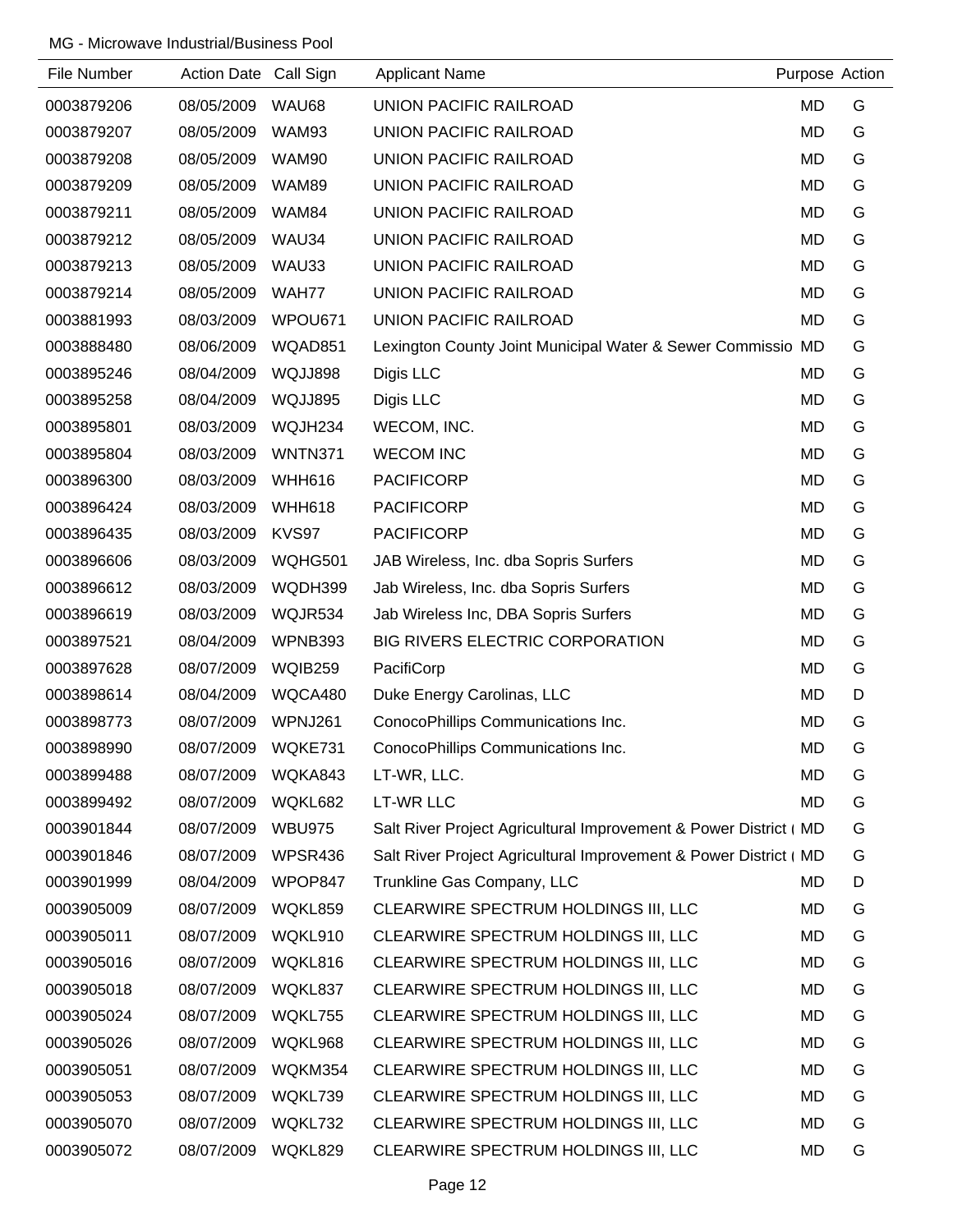| File Number | Action Date Call Sign |         | <b>Applicant Name</b>                | Purpose Action |   |
|-------------|-----------------------|---------|--------------------------------------|----------------|---|
| 0003905073  | 08/07/2009            | WQKL727 | CLEARWIRE SPECTRUM HOLDINGS III, LLC | <b>MD</b>      | G |
| 0003905075  | 08/07/2009            | WQKM490 | CLEARWIRE SPECTRUM HOLDINGS III, LLC | <b>MD</b>      | G |
| 0003882042  | 08/03/2009            | WQKP449 | UNION PACIFIC RAILROAD COMPANY       | <b>NE</b>      | G |
| 0003893440  | 08/03/2009            | WQKP406 | <b>ITT Corporation</b>               | <b>NE</b>      | G |
| 0003893448  | 08/03/2009            | WQKP407 | <b>ITT Corporation</b>               | <b>NE</b>      | G |
| 0003893464  | 08/03/2009            | WQKP409 | <b>ITT Corporation</b>               | <b>NE</b>      | G |
| 0003894181  | 08/04/2009            | WQKP627 | <b>Gem State Communications Inc</b>  | <b>NE</b>      | G |
| 0003894193  | 08/04/2009            | WQKP628 | <b>Gem State Communications Inc</b>  | <b>NE</b>      | G |
| 0003894194  | 08/05/2009            | WQKP789 | SALT CREEK WATER DISTRICT            | <b>NE</b>      | G |
| 0003895195  | 08/05/2009            | WQKP754 | CLEARWIRE SPECTRUM HOLDINGS III, LLC | <b>NE</b>      | G |
| 0003895196  | 08/05/2009            | WQKP755 | CLEARWIRE SPECTRUM HOLDINGS III, LLC | <b>NE</b>      | G |
| 0003895197  | 08/05/2009            | WQKP758 | CLEARWIRE SPECTRUM HOLDINGS III, LLC | <b>NE</b>      | G |
| 0003895198  | 08/05/2009            | WQKP760 | CLEARWIRE SPECTRUM HOLDINGS III, LLC | <b>NE</b>      | G |
| 0003895199  | 08/05/2009            | WQKP761 | CLEARWIRE SPECTRUM HOLDINGS III, LLC | <b>NE</b>      | G |
| 0003895200  | 08/05/2009            | WQKP762 | CLEARWIRE SPECTRUM HOLDINGS III, LLC | <b>NE</b>      | G |
| 0003895201  | 08/05/2009            | WQKP763 | CLEARWIRE SPECTRUM HOLDINGS III, LLC | <b>NE</b>      | G |
| 0003895202  | 08/05/2009            | WQKP765 | CLEARWIRE SPECTRUM HOLDINGS III, LLC | <b>NE</b>      | G |
| 0003895203  | 08/05/2009            | WQKP770 | CLEARWIRE SPECTRUM HOLDINGS III, LLC | <b>NE</b>      | G |
| 0003895204  | 08/05/2009            | WQKP771 | CLEARWIRE SPECTRUM HOLDINGS III, LLC | <b>NE</b>      | G |
| 0003895205  | 08/05/2009            | WQKP772 | CLEARWIRE SPECTRUM HOLDINGS III, LLC | <b>NE</b>      | G |
| 0003895267  | 08/03/2009            | WQKP477 | <b>HJ LLC</b>                        | <b>NE</b>      | G |
| 0003895351  | 08/03/2009            | WQKP448 | CLEARWIRE SPECTRUM HOLDINGS III, LLC | <b>NE</b>      | G |
| 0003895354  | 08/03/2009            | WQKP427 | CLEARWIRE SPECTRUM HOLDINGS III, LLC | <b>NE</b>      | G |
| 0003895356  | 08/03/2009            | WQKP410 | CLEARWIRE SPECTRUM HOLDINGS III, LLC | <b>NE</b>      | G |
| 0003895358  | 08/03/2009            | WQKP446 | CLEARWIRE SPECTRUM HOLDINGS III, LLC | <b>NE</b>      | G |
| 0003895362  | 08/03/2009            | WQKP450 | CLEARWIRE SPECTRUM HOLDINGS III, LLC | <b>NE</b>      | G |
| 0003895567  | 08/03/2009            | WQKP438 | CLEARWIRE SPECTRUM HOLDINGS III, LLC | <b>NE</b>      | G |
| 0003895568  | 08/03/2009            | WQKP454 | CLEARWIRE SPECTRUM HOLDINGS III, LLC | <b>NE</b>      | G |
| 0003895569  | 08/03/2009            | WQKP453 | CLEARWIRE SPECTRUM HOLDINGS III, LLC | <b>NE</b>      | G |
| 0003895573  | 08/03/2009            | WQKP473 | CLEARWIRE SPECTRUM HOLDINGS III, LLC | <b>NE</b>      | G |
| 0003895575  | 08/03/2009            | WQKP471 | CLEARWIRE SPECTRUM HOLDINGS III, LLC | <b>NE</b>      | G |
| 0003895576  | 08/03/2009            | WQKP463 | CLEARWIRE SPECTRUM HOLDINGS III, LLC | <b>NE</b>      | G |
| 0003895577  | 08/03/2009            | WQKP469 | CLEARWIRE SPECTRUM HOLDINGS III, LLC | <b>NE</b>      | G |
| 0003895649  | 08/03/2009            | WQKP452 | CLEARWIRE SPECTRUM HOLDINGS III, LLC | <b>NE</b>      | G |
| 0003895790  | 08/03/2009            | WQKP520 | CLEARWIRE SPECTRUM HOLDINGS III, LLC | <b>NE</b>      | G |
| 0003895793  | 08/03/2009            | WQKP516 | CLEARWIRE SPECTRUM HOLDINGS III, LLC | <b>NE</b>      | G |
| 0003895795  | 08/03/2009            | WQKP518 | CLEARWIRE SPECTRUM HOLDINGS III, LLC | <b>NE</b>      | G |
| 0003895796  | 08/03/2009            | WQKP519 | CLEARWIRE SPECTRUM HOLDINGS III, LLC | <b>NE</b>      | G |
| 0003895797  | 08/03/2009            | WQKP517 | CLEARWIRE SPECTRUM HOLDINGS III, LLC | <b>NE</b>      | G |
| 0003895798  | 08/06/2009            | WQKP902 | WECOM, Inc.                          | <b>NE</b>      | G |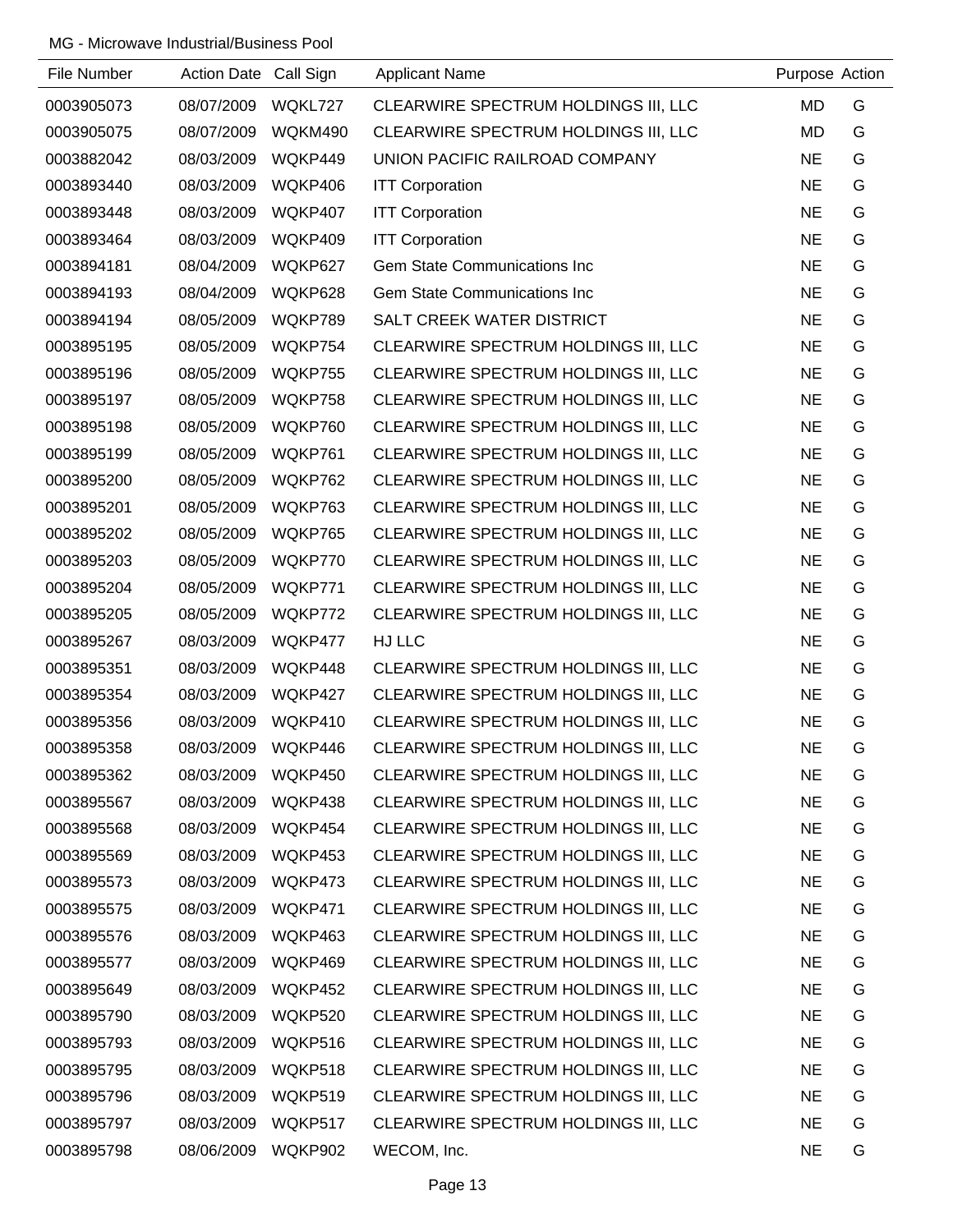| File Number | <b>Action Date</b> | Call Sign | <b>Applicant Name</b>                    | Purpose Action |   |
|-------------|--------------------|-----------|------------------------------------------|----------------|---|
| 0003895799  | 08/03/2009         | WQKP513   | WECOM, Inc.                              | <b>NE</b>      | G |
| 0003895800  | 08/03/2009         | WQKP512   | WECOM, Inc.                              | <b>NE</b>      | G |
| 0003895802  | 08/03/2009         | WQKP510   | WECOM, Inc.                              | <b>NE</b>      | G |
| 0003895805  | 08/03/2009         | WQKP514   | WECOM, Inc.                              | <b>NE</b>      | G |
| 0003895806  | 08/03/2009         | WQKP511   | WECOM, Inc.                              | <b>NE</b>      | G |
| 0003895883  | 08/05/2009         | WQKP700   | CLEARWIRE SPECTRUM HOLDINGS III, LLC     | <b>NE</b>      | G |
| 0003895884  | 08/04/2009         | WQKP645   | CLEARWIRE SPECTRUM HOLDINGS III, LLC     | <b>NE</b>      | G |
| 0003895885  | 08/04/2009         | WQKP641   | CLEARWIRE SPECTRUM HOLDINGS III, LLC     | <b>NE</b>      | G |
| 0003895886  | 08/04/2009         | WQKP640   | CLEARWIRE SPECTRUM HOLDINGS III, LLC     | <b>NE</b>      | G |
| 0003896053  | 08/04/2009         | WQKP643   | CLEARWIRE SPECTRUM HOLDINGS III, LLC     | <b>NE</b>      | G |
| 0003896201  | 08/05/2009         | WQKP733   | CLEARWIRE SPECTRUM HOLDINGS III, LLC     | <b>NE</b>      | G |
| 0003896202  | 08/05/2009         | WQKP743   | CLEARWIRE SPECTRUM HOLDINGS III, LLC     | <b>NE</b>      | G |
| 0003896203  | 08/04/2009         | WQKP649   | CLEARWIRE SPECTRUM HOLDINGS III, LLC     | <b>NE</b>      | G |
| 0003896205  | 08/05/2009         | WQKP766   | CLEARWIRE SPECTRUM HOLDINGS III, LLC     | <b>NE</b>      | G |
| 0003896319  | 08/05/2009         | WQKP767   | CLEARWIRE SPECTRUM HOLDINGS III, LLC     | <b>NE</b>      | G |
| 0003896322  | 08/05/2009         | WQKP774   | CLEARWIRE SPECTRUM HOLDINGS III, LLC     | <b>NE</b>      | G |
| 0003896326  | 08/05/2009         | WQKP775   | CLEARWIRE SPECTRUM HOLDINGS III, LLC     | <b>NE</b>      | G |
| 0003896331  | 08/05/2009         | WQKP777   | CLEARWIRE SPECTRUM HOLDINGS III, LLC     | <b>NE</b>      | G |
| 0003896335  | 08/05/2009         | WQKP776   | CLEARWIRE SPECTRUM HOLDINGS III, LLC     | <b>NE</b>      | G |
| 0003896337  | 08/05/2009         | WQKP778   | CLEARWIRE SPECTRUM HOLDINGS III, LLC     | <b>NE</b>      | G |
| 0003896341  | 08/05/2009         | WQKP773   | CLEARWIRE SPECTRUM HOLDINGS III, LLC     | <b>NE</b>      | G |
| 0003896343  | 08/05/2009         | WQKP780   | CLEARWIRE SPECTRUM HOLDINGS III, LLC     | <b>NE</b>      | G |
| 0003896346  | 08/05/2009         | WQKP784   | CLEARWIRE SPECTRUM HOLDINGS III, LLC     | <b>NE</b>      | G |
| 0003896529  | 08/05/2009         | WQKP787   | CLEARWIRE SPECTRUM HOLDINGS III, LLC     | <b>NE</b>      | G |
| 0003896629  | 08/03/2009         | WQKP480   | LP BROADBAND INC                         | <b>NE</b>      | G |
| 0003896634  | 08/05/2009         | WQKP768   | LP BROADBAND INC                         | <b>NE</b>      | G |
| 0003896642  | 08/05/2009         | WQKP781   | LP BROADBAND INC                         | <b>NE</b>      | G |
| 0003896644  | 08/05/2009         | WQKP782   | LP BROADBAND INC                         | <b>NE</b>      | G |
| 0003896655  | 08/05/2009         | WQKP783   | LP BROADBAND INC                         | <b>NE</b>      | G |
| 0003896718  | 08/04/2009         | WQKP636   | CLEARWIRE SPECTRUM HOLDINGS III, LLC     | <b>NE</b>      | G |
| 0003897522  | 08/04/2009         | WQKP633   | <b>Big Rivers Electric Corporation</b>   | <b>NE</b>      | G |
| 0003897523  | 08/04/2009         | WQKP634   | <b>Big Rivers Electric Corporation</b>   | <b>NE</b>      | G |
| 0003897537  | 08/07/2009         | WQKP980   | CITY OF WILBURTON PUBLIC WORKS AUTHORITY | <b>NE</b>      | G |
| 0003898168  | 08/07/2009         | WQKQ218   | Duke Energy Carolinas, LLC               | <b>NE</b>      | G |
| 0003898894  | 08/05/2009         | WQKP759   | CLEARWIRE SPECTRUM HOLDINGS III, LLC     | <b>NE</b>      | G |
| 0003898898  | 08/04/2009         | WQKP653   | CLEARWIRE SPECTRUM HOLDINGS III, LLC     | <b>NE</b>      | G |
| 0003898901  | 08/04/2009         | WQKP656   | CLEARWIRE SPECTRUM HOLDINGS III, LLC     | <b>NE</b>      | G |
| 0003898905  | 08/05/2009         | WQKP729   | CLEARWIRE SPECTRUM HOLDINGS III, LLC     | <b>NE</b>      | G |
| 0003898910  | 08/04/2009         | WQKP638   | CLEARWIRE SPECTRUM HOLDINGS III, LLC     | <b>NE</b>      | G |
| 0003898913  | 08/04/2009         | WQKP644   | CLEARWIRE SPECTRUM HOLDINGS III, LLC     | <b>NE</b>      | G |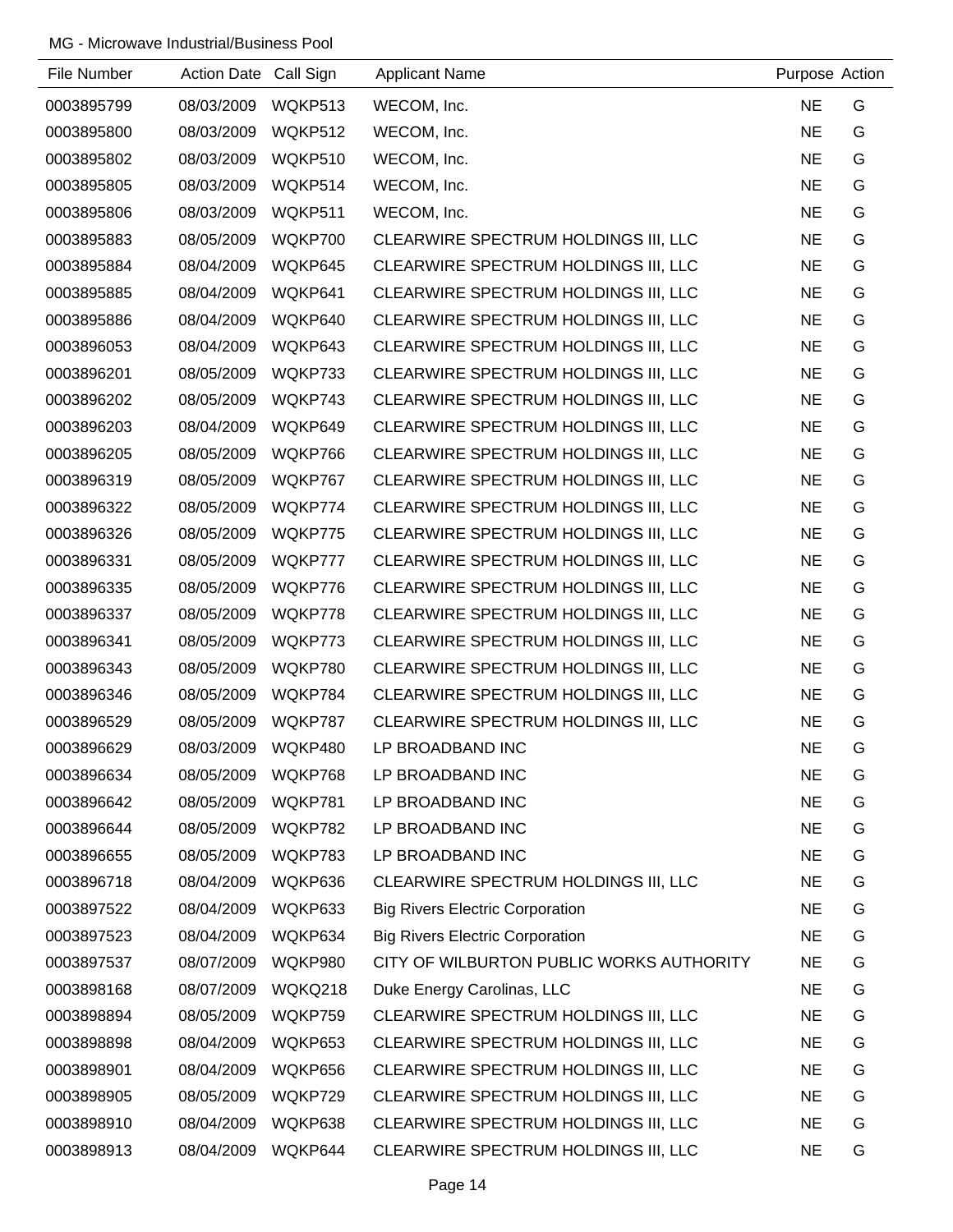| File Number | Action Date Call Sign |         | <b>Applicant Name</b>                | Purpose Action |   |
|-------------|-----------------------|---------|--------------------------------------|----------------|---|
| 0003898917  | 08/05/2009            | WQKP735 | CLEARWIRE SPECTRUM HOLDINGS III, LLC | <b>NE</b>      | G |
| 0003898922  | 08/04/2009            | WQKP639 | CLEARWIRE SPECTRUM HOLDINGS III, LLC | <b>NE</b>      | G |
| 0003898925  | 08/05/2009            | WQKP738 | CLEARWIRE SPECTRUM HOLDINGS III, LLC | <b>NE</b>      | G |
| 0003898928  | 08/05/2009            | WQKP728 | CLEARWIRE SPECTRUM HOLDINGS III, LLC | <b>NE</b>      | G |
| 0003898932  | 08/05/2009            | WQKP756 | CLEARWIRE SPECTRUM HOLDINGS III, LLC | <b>NE</b>      | G |
| 0003898936  | 08/05/2009            | WQKP724 | CLEARWIRE SPECTRUM HOLDINGS III, LLC | <b>NE</b>      | G |
| 0003898940  | 08/05/2009            | WQKP741 | CLEARWIRE SPECTRUM HOLDINGS III, LLC | <b>NE</b>      | G |
| 0003898943  | 08/04/2009            | WQKP661 | CLEARWIRE SPECTRUM HOLDINGS III, LLC | <b>NE</b>      | G |
| 0003898945  | 08/05/2009            | WQKP736 | CLEARWIRE SPECTRUM HOLDINGS III, LLC | <b>NE</b>      | G |
| 0003898948  | 08/04/2009            | WQKP655 | CLEARWIRE SPECTRUM HOLDINGS III, LLC | <b>NE</b>      | G |
| 0003898950  | 08/04/2009            | WQKP662 | CLEARWIRE SPECTRUM HOLDINGS III, LLC | <b>NE</b>      | G |
| 0003898954  | 08/05/2009            | WQKP750 | CLEARWIRE SPECTRUM HOLDINGS III, LLC | <b>NE</b>      | G |
| 0003898956  | 08/04/2009            | WQKP663 | CLEARWIRE SPECTRUM HOLDINGS III, LLC | <b>NE</b>      | G |
| 0003898959  | 08/04/2009            | WQKP642 | CLEARWIRE SPECTRUM HOLDINGS III, LLC | <b>NE</b>      | G |
| 0003898962  | 08/05/2009            | WQKP727 | CLEARWIRE SPECTRUM HOLDINGS III, LLC | <b>NE</b>      | G |
| 0003898964  | 08/04/2009            | WQKP657 | CLEARWIRE SPECTRUM HOLDINGS III, LLC | <b>NE</b>      | G |
| 0003898965  | 08/04/2009            | WQKP658 | CLEARWIRE SPECTRUM HOLDINGS III, LLC | <b>NE</b>      | G |
| 0003898966  | 08/05/2009            | WQKP764 | CLEARWIRE SPECTRUM HOLDINGS III, LLC | <b>NE</b>      | G |
| 0003898967  | 08/05/2009            | WQKP753 | CLEARWIRE SPECTRUM HOLDINGS III, LLC | <b>NE</b>      | G |
| 0003898968  | 08/04/2009            | WQKP650 | CLEARWIRE SPECTRUM HOLDINGS III, LLC | <b>NE</b>      | G |
| 0003898969  | 08/04/2009            | WQKP659 | CLEARWIRE SPECTRUM HOLDINGS III, LLC | <b>NE</b>      | G |
| 0003898970  | 08/04/2009            | WQKP660 | CLEARWIRE SPECTRUM HOLDINGS III, LLC | <b>NE</b>      | G |
| 0003898971  | 08/04/2009            | WQKP646 | CLEARWIRE SPECTRUM HOLDINGS III, LLC | <b>NE</b>      | G |
| 0003898972  | 08/05/2009            | WQKP723 | CLEARWIRE SPECTRUM HOLDINGS III, LLC | <b>NE</b>      | G |
| 0003898973  | 08/05/2009            | WQKP737 | CLEARWIRE SPECTRUM HOLDINGS III, LLC | <b>NE</b>      | G |
| 0003898976  | 08/05/2009            | WQKP745 | CLEARWIRE SPECTRUM HOLDINGS III, LLC | <b>NE</b>      | G |
| 0003899502  | 08/07/2009            | WQKP995 | <b>LT-WR LLC</b>                     | <b>NE</b>      | G |
| 0003901251  | 08/07/2009            | WQKP993 | LT-WR LLC                            | <b>NE</b>      | G |
| 0003901254  | 08/07/2009            | WQKP978 | LINCOLN COUNTY RURAL WATER SYSTEM    | <b>NE</b>      | G |
| 0003901552  | 08/04/2009            |         | Lake Washington Vascular             | <b>NE</b>      | D |
| 0003901556  | 08/04/2009            |         | Lake Washington Vascular             | <b>NE</b>      | D |
| 0003901559  | 08/04/2009            |         | Lake Washington Vascular             | <b>NE</b>      | D |
| 0003902870  | 08/07/2009            | WQKP979 | <b>COMMISSION OF PUBLIC WORKS</b>    | <b>NE</b>      | G |
| 0003904346  | 08/07/2009            | WQKQ212 | OPEN RANGE COMMUNICATIONS            | <b>NE</b>      | G |
| 0003904349  | 08/07/2009            | WQKQ213 | OPEN RANGE COMMUNICATIONS            | <b>NE</b>      | G |
| 0003905010  | 08/07/2009            | WQKP999 | CLEARWIRE SPECTRUM HOLDINGS III, LLC | <b>NE</b>      | G |
| 0003905017  | 08/07/2009            | WQKP984 | CLEARWIRE SPECTRUM HOLDINGS III, LLC | <b>NE</b>      | G |
| 0003905022  | 08/07/2009            | WQKP989 | CLEARWIRE SPECTRUM HOLDINGS III, LLC | <b>NE</b>      | G |
| 0003905052  | 08/07/2009            | WQKP996 | CLEARWIRE SPECTRUM HOLDINGS III, LLC | <b>NE</b>      | G |
| 0003905071  | 08/07/2009            | WQKQ200 | CLEARWIRE SPECTRUM HOLDINGS III, LLC | <b>NE</b>      | G |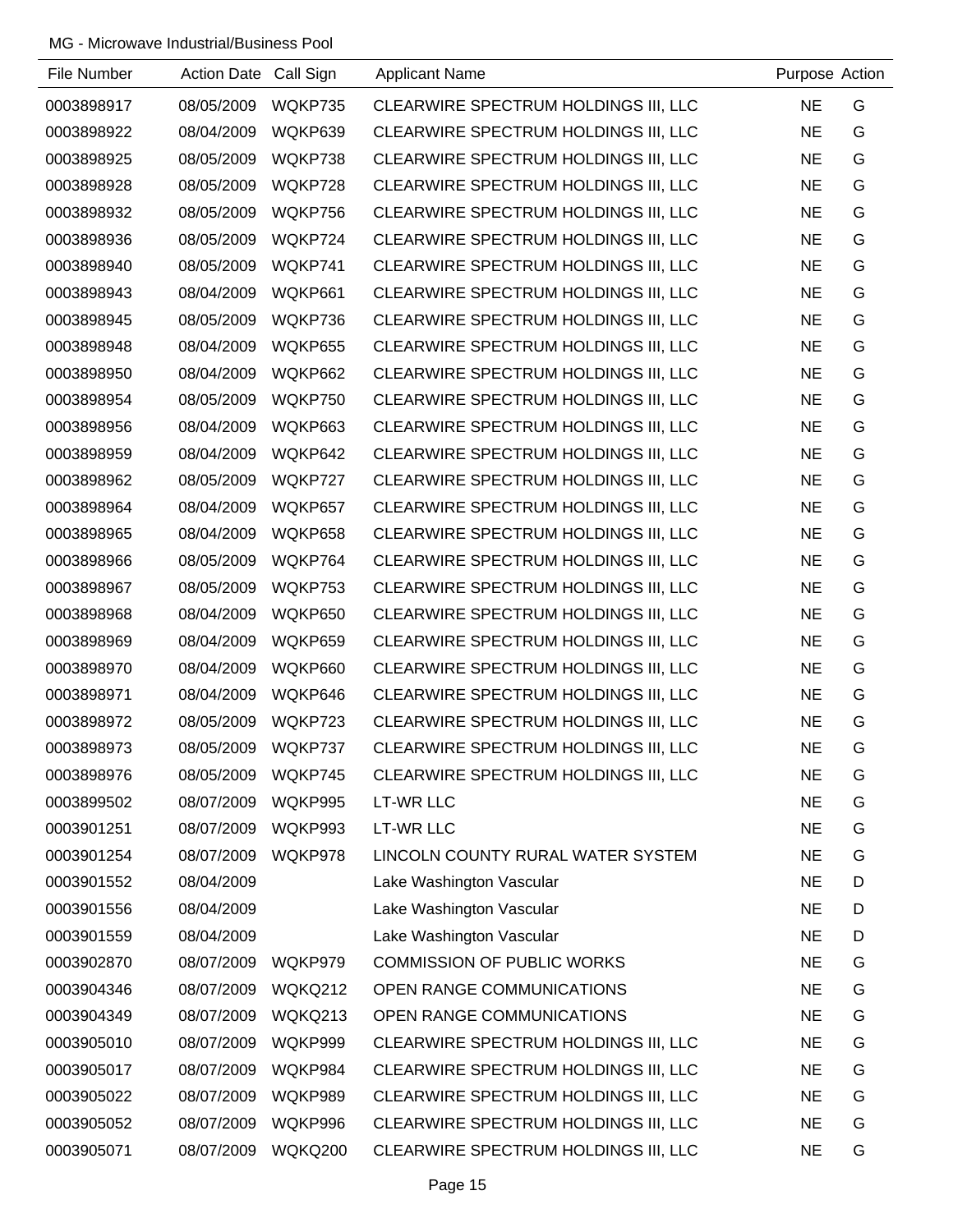| File Number | <b>Action Date</b> | Call Sign      | <b>Applicant Name</b>                                       | Purpose Action |   |
|-------------|--------------------|----------------|-------------------------------------------------------------|----------------|---|
| 0003894516  | 08/04/2009         | WPOU823        | CALIFORNIA STATE UNIVERSITY CHICO                           | <b>RM</b>      | G |
| 0003901506  | 08/04/2009         | <b>WEF472</b>  | <b>Great River Energy</b>                                   | <b>RO</b>      | D |
| 0003916858  | 08/05/2009         | WNEF774        | SPECIAL AGENT SYSTEMS, INC.                                 | <b>RO</b>      | G |
| 0003916862  | 08/05/2009         | WNEF776        | SPECIAL AGENT SYSTEMS, INC.                                 | <b>RO</b>      | G |
| 0003917908  | 08/06/2009         | <b>WHC772</b>  | FOUR STATES COMMUNICATIONS, INC.                            | <b>RO</b>      | G |
| 0003919433  | 08/04/2009         | <b>WED276</b>  | VIRGINIA ELECTRIC AND POWER COMPANY                         | <b>RO</b>      | G |
| 0003919503  | 08/04/2009         | <b>WAY505</b>  | <b>EAST OHIO GAS COMPANY</b>                                | <b>RO</b>      | G |
| 0003919504  | 08/04/2009         | <b>WAY506</b>  | <b>EAST OHIO GAS COMPANY</b>                                | <b>RO</b>      | G |
| 0003919632  | 08/04/2009         | WNET592        | LONG BEACH, CITY OF                                         | <b>RO</b>      | G |
| 0003919830  | 08/07/2009         | WNTW271        | TEXAS EASTERN COMMUNICATIONS INC                            | <b>RO</b>      | G |
| 0003919831  | 08/07/2009         | WNTW272        | TEXAS EASTERN COMMUNICATIONS INC                            | <b>RO</b>      | G |
| 0003919832  | 08/07/2009         | WNTW273        | <b>TEXAS EASTERN COMMUNICATIONS INC</b>                     | <b>RO</b>      | G |
| 0003919833  | 08/07/2009         | WNTW274        | <b>TEXAS EASTERN COMMUNICATIONS INC</b>                     | <b>RO</b>      | G |
| 0003919834  | 08/07/2009         | <b>WIA244</b>  | TEXAS EASTERN COMMUNICATIONS INC                            | <b>RO</b>      | G |
| 0003919842  | 08/07/2009         | WNTV312        | Aera Energy LLC                                             | <b>RO</b>      | G |
| 0003919856  | 08/07/2009         | WPUN625        | <b>Enterprise Products Operating, LLC</b>                   | <b>RO</b>      | G |
| 0003919920  | 08/07/2009         | <b>WNTS488</b> | DCP Midstream LP                                            | <b>RO</b>      | G |
| 0003919921  | 08/07/2009         | WNTW372        | <b>DCP Midstream LP</b>                                     | <b>RO</b>      | G |
| 0003920264  | 08/04/2009         | WNTA274        | Tri State Generation & Transmission Assoc., Inc.            | <b>RO</b>      | G |
| 0003920265  | 08/04/2009         | WNTV368        | TRI STATE GENERATION AND TRANSMISSION ASSOCIA RO            |                | G |
| 0003920266  | 08/04/2009         | WPOU648        | TRI STATE GENERATION & TRANSMISSION ASSOCIATIC RO           |                | G |
| 0003920267  | 08/04/2009         | <b>WEF642</b>  | Tri State Generation & Transmission Assoc., Inc.            | <b>RO</b>      | G |
| 0003920268  | 08/04/2009         | <b>WEF643</b>  | Tri State Generation & Transmission Assoc., Inc.            | <b>RO</b>      | G |
| 0003920269  | 08/04/2009         | <b>WHK776</b>  | Tri State Generation & Transmission Assoc., Inc.            | <b>RO</b>      | G |
| 0003920562  | 08/07/2009 WNTV811 |                | Enbridge Energy Company, Inc.                               | <b>RO</b>      | G |
| 0003920564  | 08/07/2009         | <b>WEF253</b>  | Enbridge Pipelines (East Texas) L.P.                        | <b>RO</b>      | G |
| 0003920602  | 08/05/2009         | WNEF581        | <b>OCCIDENTAL PERMIAN LTD</b>                               | <b>RO</b>      | G |
| 0003920774  | 08/05/2009         | <b>WNTW438</b> | PEE DEE ELECTRIC COOPERATIVE INC                            | <b>RO</b>      | G |
| 0003920775  | 08/05/2009         | WNTW440        | PEE DEE ELECTRIC COOPERATIVE INC                            | <b>RO</b>      | G |
| 0003920776  | 08/05/2009         | <b>WNTW436</b> | PEE DEE ELECTRIC COOPERATIVE INC                            | <b>RO</b>      | G |
| 0003920836  | 08/05/2009         | WNTA218        | ALTA SKI LIFTS COMPANY                                      | <b>RO</b>      | G |
| 0003920846  | 08/05/2009         | <b>WNTA219</b> | ALTA SKI LIFTS COMPANY                                      | <b>RO</b>      | G |
| 0003921168  | 08/05/2009         | <b>WEE965</b>  | Carolina Power & Light Company d/b/a Progress Energy Car RO |                | G |
| 0003922077  | 08/06/2009         | WNTG459        | Sierra Pacific Power                                        | <b>RO</b>      | G |
| 0003922133  | 08/06/2009         | WPOU844        | ROCHESTER PUBLIC UTILITIES                                  | <b>RO</b>      | G |
| 0003925778  | 08/07/2009         | WNEX293        | TRI-COUNTY ELECTRIC COOPERATIVE                             | <b>RO</b>      | G |
| 0003927284  | 08/08/2009         | WNEY963        | <b>MEDIA COM TELEVISION INC</b>                             | <b>RO</b>      | G |
| 0003912977  | 08/05/2009 WQIP290 |                | CLEARWIRE SPECTRUM HOLDINGS II LLC                          | <b>WD</b>      | W |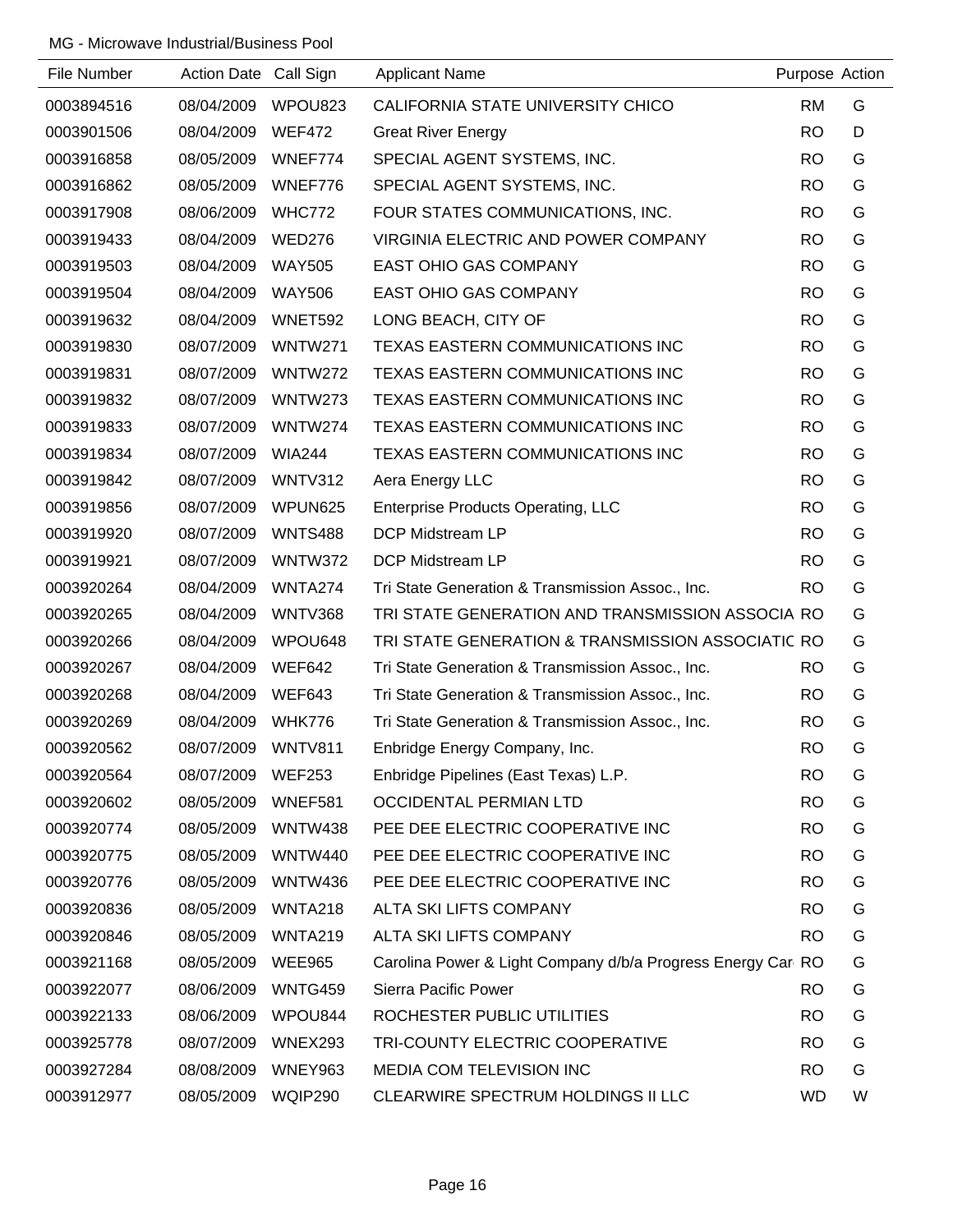| File Number | Action Date Call Sign | <b>Applicant Name</b>              | Purpose Action |   |
|-------------|-----------------------|------------------------------------|----------------|---|
| 0003912981  | 08/05/2009 WQIM743    | CLEARWIRE SPECTRUM HOLDINGS II LLC | WD.            | W |

NN - 3650-3700 MHz

| File Number | Action Date Call Sign |                | <b>Applicant Name</b>         | Purpose Action |   |
|-------------|-----------------------|----------------|-------------------------------|----------------|---|
| 0003889626  | 08/07/2009            | WOKP957        | Coastal Sierra, Inc.          | AM             | G |
| 0003921252  | 08/07/2009            | WOKP960        | <b>Digitel Corporation</b>    | AM             | G |
| 0003879216  | 08/04/2009            | WQKP586        | Swift Systems, Inc.           | NE             | G |
| 0003884452  | 08/04/2009            | WQKP591        | Broadstream Networks, LLC.    | NE             | G |
| 0003919119  | 08/04/2009            | WQKP533        | DerbyNet, LLC.                | NE             | G |
| 0003921103  | 08/05/2009            | WQKP677        | Avanzar Networks Incorporated | NE             | G |
| 0003921999  | 08/06/2009            | WQKP794        | <b>PNGC Power</b>             | NE             | G |
| 0003927533  | 08/08/2009            | <b>WOKQ239</b> | Twin Valley Telephone Co.     | NE             | G |

## RP - Broadcast Auxiliary Remote Pickup

| File Number | Action Date Call Sign | Purpose Action<br>Applicant Name               |  |
|-------------|-----------------------|------------------------------------------------|--|
| 0003892477  | 08/06/2009 KPI944     | CONFEDERATED TRIBES WARM SPRINGS RESERVATIC MD |  |

## TI - TV Intercity Relay

| File Number | Action Date Call Sign |               | <b>Applicant Name</b>                 | Purpose Action |   |
|-------------|-----------------------|---------------|---------------------------------------|----------------|---|
| 0003901483  | 08/07/2009            | WLD443        | NEXSTAR BROADCASTING, INC.            | AM             | G |
| 0003921429  | 08/05/2009            | <b>WMF335</b> | POST-NEWSWEEK STATIONS, FLORIDA, INC. | CА             | G |
| 0003896195  | 08/04/2009            | WPZV293       | TELEVISION STATION KTXA L.P.          | MD             | G |
| 0003896436  | 08/04/2009            | WGZ505        | NEXSTAR BROADCASTING, INC.            | MD             | G |
| 0003895638  | 08/04/2009            | WOKP619       | KHQ, INCORPORATED                     | <b>NE</b>      | G |
| 0003902447  | 08/06/2009            | WOKP910       | NBC TELEMUNDO LICENSE CO.             | NE             | G |

# TP - TV Pickup

| File Number | Action Date Call Sign |         | <b>Applicant Name</b>                 | Purpose Action |   |
|-------------|-----------------------|---------|---------------------------------------|----------------|---|
| 0003921420  | 08/05/2009            | KA74811 | POST-NEWSWEEK STATIONS, FLORIDA, INC. | CА             | G |
| 0003921421  | 08/05/2009            | KB6848  | POST-NEWSWEEK STATIONS, FLORIDA, INC. | CА             | G |
| 0003921422  | 08/05/2009            | KB96282 | POST-NEWSWEEK STATIONS, FLORIDA, INC. | CА             | G |
| 0003922455  | 08/06/2009            | KA88633 | KLTV/KTRE LICENSE SUBSIDIARY, LLC     | CA             | G |
| 0003922463  | 08/06/2009            | KB97009 | KLTV/KTRE LICENSE SUBSIDIARY, LLC     | CА             | G |
| 0003922573  | 08/06/2009            | KP7649  | WGBH EDUCATIONAL FOUNDATION           | CА             | G |
| 0003896313  | 08/03/2009            | WQDD944 | BLUESTONE LICENSE HOLDINGS INC.       | MD             | G |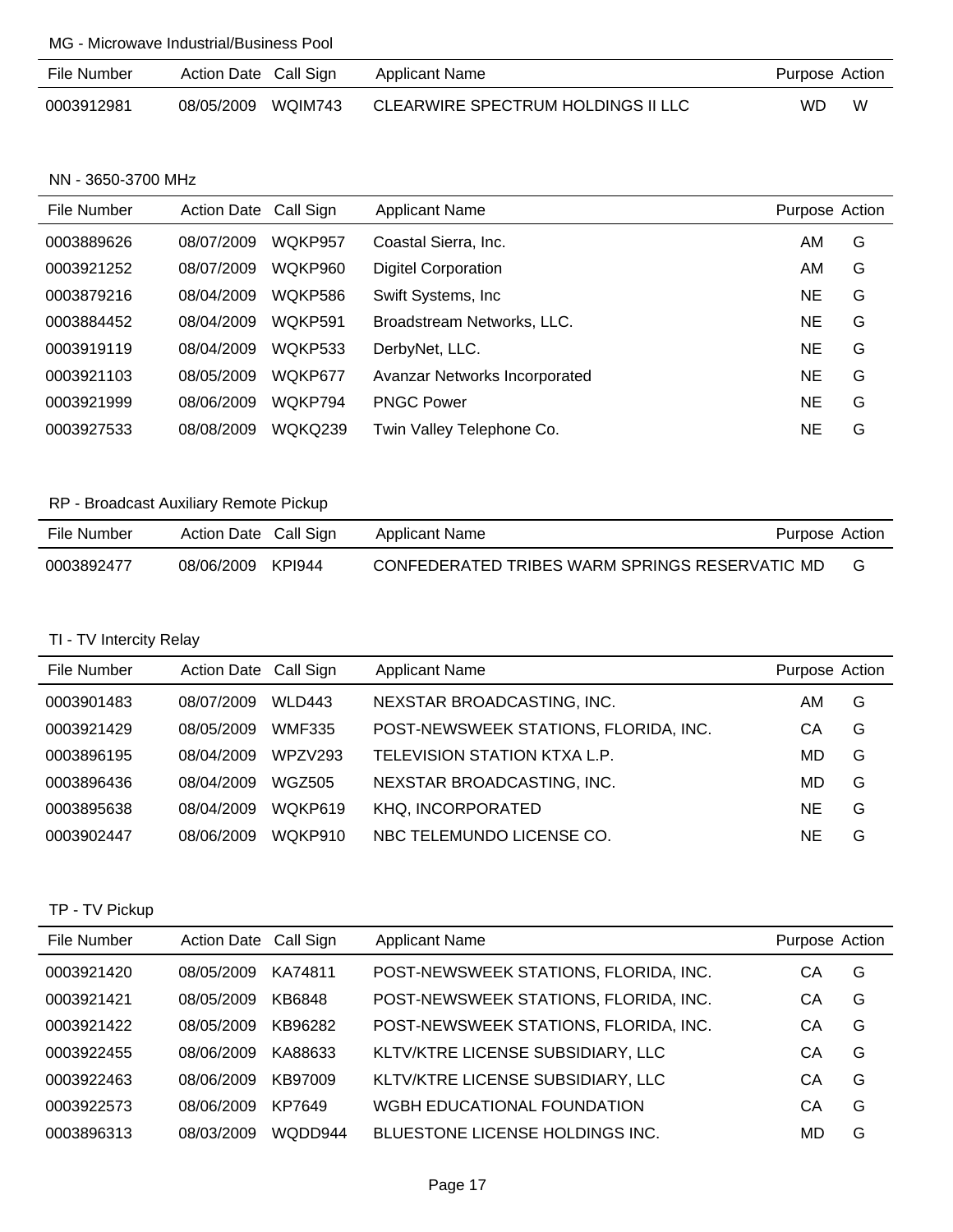#### TP - TV Pickup

| File Number | Action Date Call Sign |         | <b>Applicant Name</b> | Purpose Action |   |
|-------------|-----------------------|---------|-----------------------|----------------|---|
| 0003898685  | 08/03/2009            | KU5936  | WWL-TV, INC.          | MD             | G |
| 0003898880  | 08/03/2009            | KU5937  | WWL-TV, INC.          | MD.            | G |
| 0003899122  | 08/03/2009            | KK4037  | WWL-TV, INC.          | MD             | G |
| 0003902291  | 08/07/2009            | KC4917  | KY3, INC.             | MD.            | G |
| 0003903805  | 08/06/2009            | KC26159 | WTOV, INC.            | MD             | G |
| 0003903828  | 08/06/2009            | KC26277 | WTOV, INC.            | MD             | G |

### TS - TV Studio Transmitter Link

| File Number | Action Date Call Sign |               | <b>Applicant Name</b>         | Purpose Action |   |
|-------------|-----------------------|---------------|-------------------------------|----------------|---|
| 0003892450  | 08/03/2009            | WPWH285       | KTTC TELEVISION, INC.         | AM             | G |
| 0003896144  | 08/03/2009            | WPZV296       | TELEVISION STATION KTXA L.P.  | AM             | G |
| 0003901447  | 08/07/2009            | KLA89         | NEXSTAR BROADCASTING, INC.    | AM             | G |
| 0003899375  | 08/03/2009            | <b>WMF734</b> | JOURNAL BROADCAST CORPORATION | MD.            | G |

### YK - Industrial/Business Pool - Commercial, Trunked

| File Number | Action Date Call Sign | Applicant Name                                     | Purpose Action |   |
|-------------|-----------------------|----------------------------------------------------|----------------|---|
| 0003879611  | 08/04/2009 WPPA438    | J P JENKINS INC DBA SOUTH PLAINES COMMUNICATIOL RO |                | G |

#### YM - 800 MHz Trunked SMR (SMR, Site-specific)

| File Number | Action Date Call Sign |         | <b>Applicant Name</b>    | Purpose Action |   |
|-------------|-----------------------|---------|--------------------------|----------------|---|
| 0003878477  | 08/04/2009            | WPFC807 | Island Wireless. Inc.    | RO.            | G |
| 0003903977  | 08/05/2009            | WNQC499 | G & D COMMUNICATIONS INC | RO.            | D |

#### YX - SMR, 806-821/851-866 MHz, Trunked

| File Number | <b>Action Date</b> | Call Sign      | <b>Applicant Name</b>                            | Purpose Action |   |
|-------------|--------------------|----------------|--------------------------------------------------|----------------|---|
| 0003878429  | 08/04/2009         | <b>WNNW275</b> | NEXTEL LICENSE HOLDINGS 1 INC.                   | RO             | G |
| 0003878430  | 08/04/2009         | WPOZ858        | NEXTEL LICENSE HOLDINGS 1 INC DBA NEXTEL COMMURO |                | G |
| 0003878433  | 08/04/2009         | <b>KNIA943</b> | NEXTEL LICENSE HOLDINGS 2 INC.                   | RO             | G |
| 0003878434  | 08/04/2009         | WNGX949        | NEXTEL LICENSE HOLDINGS 2 INC.                   | RO             | G |
| 0003878435  | 08/04/2009         | WNPP643        | NEXTEL LICENSE HOLDINGS 2 INC.                   | RO             | G |
| 0003878436  | 08/04/2009         | <b>WNPQ782</b> | NEXTEL LICENSE HOLDINGS 2 INC.                   | RO             | G |
| 0003878437  | 08/04/2009         | WNPW704        | NEXTEL LICENSE HOLDINGS 2 INC.                   | RO             | G |
| 0003878438  | 08/04/2009         | WNQC515        | NEXTEL LICENSE HOLDINGS 2 INC                    | RO             | G |
| 0003878449  | 08/04/2009         | <b>WNNR275</b> | Nextel License Holdings 4, Inc.                  | RO             | G |
| 0003878450  | 08/04/2009         | <b>WNNU730</b> | Nextel License Holdings 4, Inc.                  | RO             | G |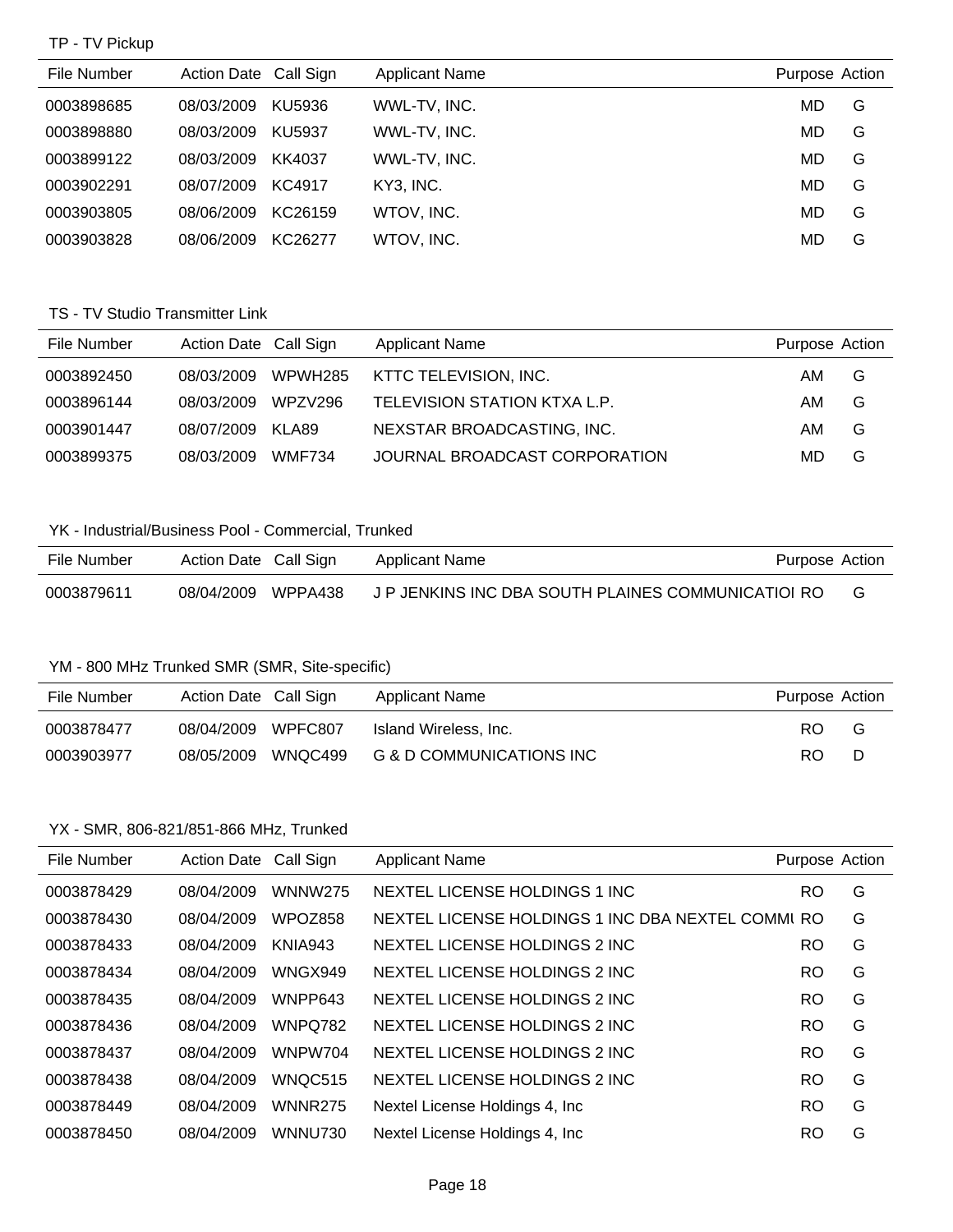## YX - SMR, 806-821/851-866 MHz, Trunked

| File Number | Action Date Call Sign |                | <b>Applicant Name</b>                            | Purpose Action |   |
|-------------|-----------------------|----------------|--------------------------------------------------|----------------|---|
| 0003878451  | 08/04/2009            | <b>WNNU732</b> | Nextel License Holdings 4, Inc                   | <b>RO</b>      | G |
| 0003878452  | 08/04/2009            | WPCZ779        | Nextel License Holdings 4, Inc.                  | <b>RO</b>      | G |
| 0003878453  | 08/04/2009            | <b>WNNH935</b> | Nextel License Holdings 4, Inc                   | <b>RO</b>      | G |
| 0003878454  | 08/04/2009            | WNNH939        | Nextel License Holdings 4, Inc.                  | <b>RO</b>      | G |
| 0003878455  | 08/04/2009            | KNBC561        | Nextel License Holdings 4, Inc.                  | RO.            | G |
| 0003878456  | 08/04/2009            | KNGR719        | NEXTEL LICENSE HOLDINGS 4, INC.                  | <b>RO</b>      | G |
| 0003878457  | 08/04/2009            | KNJH442        | Nextel License Holdings 4, Inc.                  | <b>RO</b>      | G |
| 0003878458  | 08/04/2009            | WNHA667        | Nextel License Holdings 4, Inc.                  | <b>RO</b>      | G |
| 0003878459  | 08/04/2009            | WNHE930        | Nextel License Holdings 4, Inc                   | <b>RO</b>      | G |
| 0003878460  | 08/04/2009            | WNKS345        | Nextel License Holdings 4, Inc.                  | <b>RO</b>      | G |
| 0003878461  | 08/04/2009            | WNMJ680        | Nextel License Holdings 4, Inc                   | <b>RO</b>      | G |
| 0003878462  | 08/04/2009            | <b>WNML508</b> | Nextel License Holdings 4, Inc.                  | <b>RO</b>      | G |
| 0003878801  | 08/04/2009            | WNBL745        | NEXTEL OF CALIFORNIA INC                         | <b>RO</b>      | G |
| 0003878802  | 08/04/2009            | WNGH882        | NEXTEL OF CALIFORNIA INC                         | <b>RO</b>      | G |
| 0003878803  | 08/04/2009            | WNIG513        | NEXTEL OF CALIFORNIA INC                         | <b>RO</b>      | G |
| 0003878806  | 08/04/2009            | WNVJ713        | NEXTEL OF CALIFORNIA INC                         | <b>RO</b>      | G |
| 0003878807  | 08/04/2009            | <b>WNVW874</b> | NEXTEL OF CALIFORNIA, INC.                       | <b>RO</b>      | G |
| 0003878808  | 08/04/2009            | <b>WZC805</b>  | NEXTEL OF CALIFORNIA INC                         | <b>RO</b>      | G |
| 0003878823  | 08/04/2009            | WNAC637        | NEXTEL OF TEXAS INC DBA NEXTEL COMMUNICATIONS RO |                | G |
| 0003878824  | 08/04/2009            | WNPQ786        | NEXTEL OF TEXAS INC DBA NEXTEL COMMUNICATIONS RO |                | G |
| 0003878825  | 08/04/2009            | WNQQ888        | NEXTEL OF TEXAS INC DBA NEXTEL COMMUNICATIONS RO |                | G |
| 0003878828  | 08/04/2009            | <b>WPAI707</b> | NEXTEL OF TEXAS INC DBA NEXTEL COMMUNICATIONS RO |                | G |
| 0003878838  | 08/04/2009            | WNNH846        | NEXTEL WIP LICENSE CORP.                         | <b>RO</b>      | G |
| 0003878839  | 08/04/2009            | <b>WNPU557</b> | NEXTEL WIP LICENSE CORP.                         | <b>RO</b>      | G |
| 0003878845  | 08/04/2009            | WNPQ819        | NEXTEL WIP EXPANSION CORP.                       | RO.            | G |
| 0003878846  | 08/04/2009            | WNQC769        | NEXTEL WIP EXPANSION CORP.                       | <b>RO</b>      | G |
| 0003882166  | 08/04/2009            | WPFH256        | ELECTROCOMM COLUMBUS CORP                        | <b>RO</b>      | G |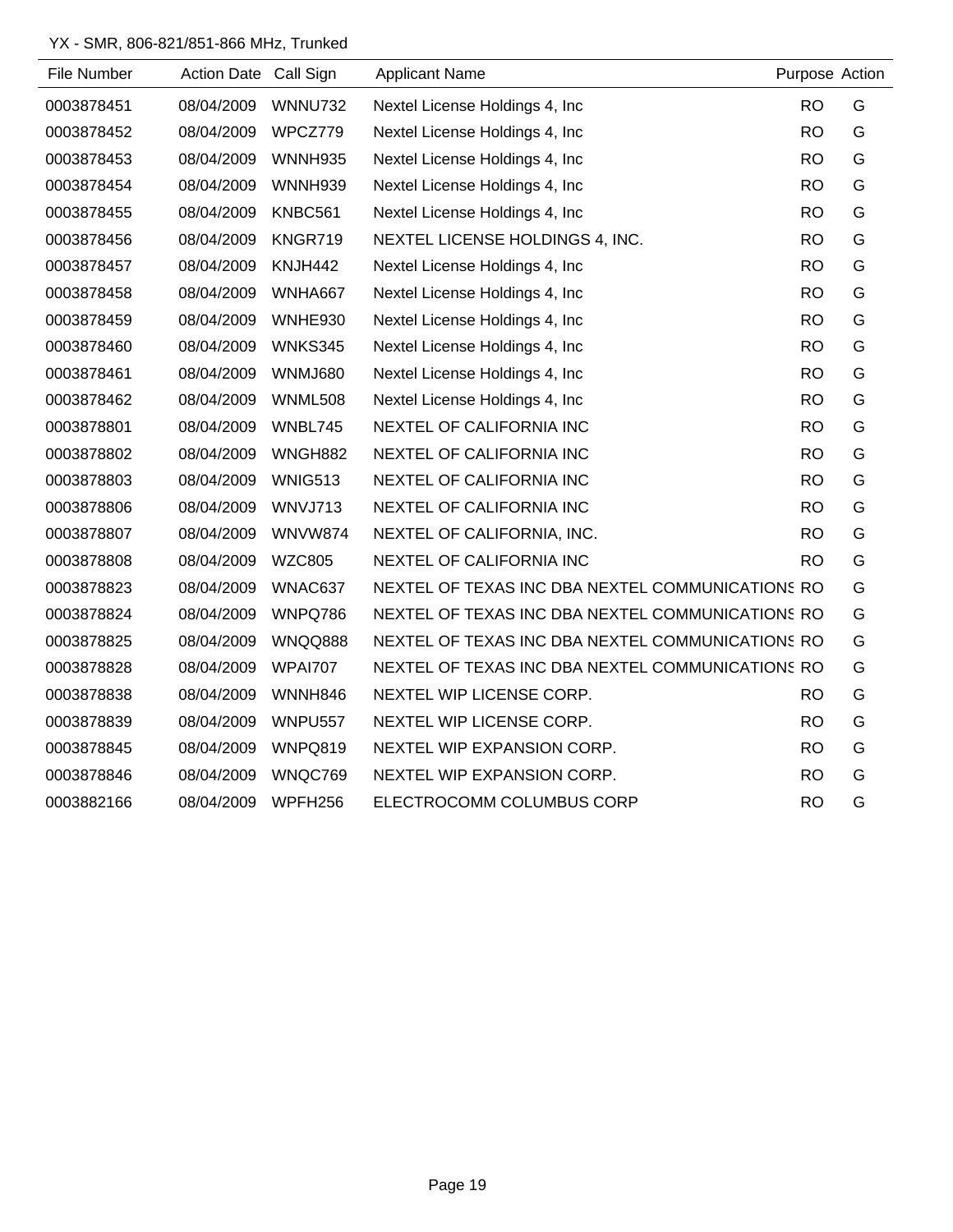### **Below is a listing of licenses that have been acted upon by the Commission.**

AI - Aural Intercity Relay

| Licensee Name                | <b>Action Date</b> | Call Sign     | Act. |
|------------------------------|--------------------|---------------|------|
| CAMERON BROADCASTING COMPANY | 08/04/2009         | <b>WMF208</b> | м    |
| CAMERON BROADCASTING COMPANY | 08/04/2009         | <b>WMF207</b> | м    |
| DRC ACQUISITION LLC          | 08/06/2009         | WPNI779       | M    |
|                              |                    |               |      |

AS - Aural Studio Transmitter Link

| Licensee Name                            | <b>Action Date</b> | Call Sign      | Act. |
|------------------------------------------|--------------------|----------------|------|
| CAMERON BROADCASTING COMPANY             | 08/04/2009         | <b>WLO481</b>  | M    |
| CAMERON BROADCASTING COMPANY             | 08/04/2009         | WPOS761        | M    |
| CAMERON BROADCASTING COMPANY             | 08/04/2009         | WPNN713        | M    |
| CAMERON BROADCASTING COMPANY             | 08/04/2009         | <b>WPOT855</b> | M    |
| CAMERON BROADCASTING COMPANY             | 08/04/2009         | <b>WMF206</b>  | M    |
| CAMERON BROADCASTING COMPANY             | 08/04/2009         | <b>WMF209</b>  | M    |
| DRC ACQUISITION LLC                      | 08/06/2009         | WPNM791        | M    |
| DRC ACQUISITION LLC                      | 08/06/2009         | <b>WPNI771</b> | M    |
| DRC ACQUISITION LLC                      | 08/06/2009         | <b>WMU737</b>  | M    |
| <b>GRANDE BROADCASTING, INC.</b>         | 08/05/2009         | <b>WLF643</b>  | M    |
| GREAT NORTHERN BROADCASTING SYSTEM, INC. | 08/04/2009         | <b>WLI493</b>  | M    |
| WEAZ-FM RADIO, INC.                      | 08/04/2009         | <b>WAA913</b>  | M    |

#### LP - Broadcast Auxiliary Low Power

| Licensee Name                            | <b>Action Date</b> | Call Sign | Act. |
|------------------------------------------|--------------------|-----------|------|
| HOAK MEDIA OF WICHITA FALLS LICENSE, LLC | 08/07/2009         | BLP01286  | N    |

### RP - Broadcast Auxiliary Remote Pickup

| Licensee Name                                              | <b>Action Date</b> | Call Sign     | Act. |
|------------------------------------------------------------|--------------------|---------------|------|
| CAMERON BROADCASTING COMPANY                               | 08/04/2009         | KC24270       | M    |
| CAMERON BROADCASTING COMPANY                               | 08/04/2009         | KK2361        | M    |
| CAMERON BROADCASTING COMPANY                               | 08/04/2009         | <b>KPM532</b> | M    |
| CAMERON BROADCASTING COMPANY                               | 08/04/2009         | KC27713       | M    |
| HOAK MEDIA OF WICHITA FALLS LICENSE, LLC                   | 08/07/2009         | <b>KLB731</b> | N    |
| PBC BROADCASTING OF SAVANNAH LICENSE, LLC, DEBTOR-IN-POSS. | 08/08/2009         | <b>KPL215</b> | M    |
| WEAZ-FM RADIO, INC.                                        | 08/04/2009         | KE5630        | м    |

TP - TV Pickup

| Licensee Name                            | <b>Action Date</b> | Call Sign | Act. |
|------------------------------------------|--------------------|-----------|------|
| HOAK MEDIA OF WICHITA FALLS LICENSE, LLC | 08/07/2009         | KO3819    | N    |
| HOAK MEDIA OF WICHITA FALLS LICENSE, LLC | 08/07/2009         | KA88780   | N    |